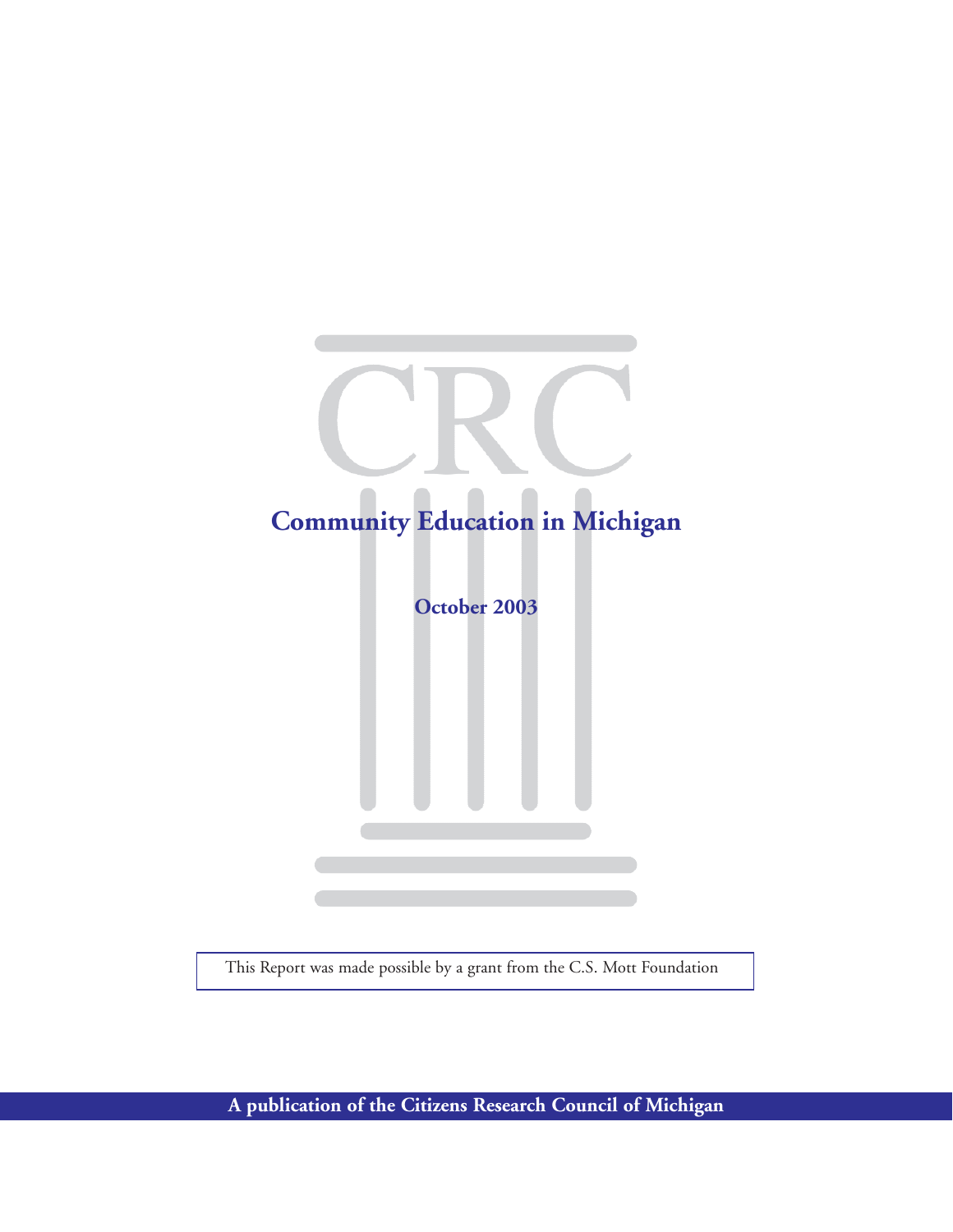**Jeffrey D. Bergeron** Ernst & Young LLP **J. Edward Berry** General Motors Corp. **William M. Brodhead** Plunkett & Cooney, P.C. **Gary L. Collins Richard A. Collister** Comerica Incorporated **Terence M. Donelly** Dickinson Wright PLLC **Randall W. Eberts** W.E. Upjohn Institute

**Louis Betanzos Will Scott**

**Terence E. Adderley —** Kelly Services Inc. **Rebecca M. Blank** University of Michigan **Lee Bollinger** Columbia University of NY **Beth Chappell** Detroit Economic Club **Mary Sue Coleman** University of Michigan **Keith E. Crain** Crain Communications, Inc. **George H. Cress** United Bank & Trust - Washtenaw **Stephen R. D'Arcy** PricewarterhouseCoopers LLP **James De Boer, Jr.** Varnum, Riddering, Schmidt & Howlett LLP **Richard DeVos** Alticor Incorporated **Walter E. Douglas, Sr.** Avis Ford, Inc. **David O. Egner** Hudson-Webber Foundation **James V. Finkbeiner** Harvey Randall Wickes Foundation **Gerald Fitzgerald** Oakwood Healthcare Inc. **W. Frank Fountain** DaimlerChrysler Corporation **Ralph J. Gerson** Guardian Industries Corporation **Ralph J. Gilbertson** Saginaw Valley State University **Rodrick D. Gillum** General Motors Corporation **Alfred R. Glancy III David Handleman** Handleman Company

Chairman **W. Frank Fountain**

#### **Board of Directors**

**Joshua Eichenhorn** Standard Federal Bank **W. Frank Fountain** DaimlerChrysler Corporation **Eugene A. Gargaro, Jr.** Emco Limited **Marybeth S. Howe** National City Bank of Michigan/Illinois **Nick A. Khouri** DTE Energy **Harold Krivan** J.D. Power & Associates **Daniel T. Lis**

# **Advisory Directors**

# **Board of Trustees**

**Frank M. Hennessey** Hennessey Capital **Todd W. Herrick** Tecumseh Products Company **Joseph L. Hudson, Jr.** Hudson-Webber Foundation **James F. Jones** Kalamazoo College **Dorothy A. Johnson** Council of Michigan Foundations **F. Martin Johnson** JSJ Corporation **Elliot Joseph** St. John Health System **Daniel J. Kelly** Deloitte & Touche **David B. Kennedy** Earhart Foundation **Patrick J. Ledwidge** Dickinson Wright PLLC **Edward C. Levy, Jr.** Edw. C. Levy Co. **Harry A. Lomason II** Magna International **Alphonse S. Lucarelli** Decision Consultants, Inc. **Paul W. McCracken** University of Michigan **M. Peter McPherson** Michigan State University **Mark A. Murray** Grand Valley State University **James B. Nicholson** PVS Chemicals, Inc. **Richard D. O'Connor** DOD Enterprises **Donald R. Parfet** Apjohn Group LLC **Peter J. Pestillo** Visteon Corporation

Vice Chairman President Treasurer Kent J. Vana **Kent J. Vana Earl M. Ryan** Earl M. Ryan **Jeffrey K. Willemain** 

> **Irving Rose** Edward Rose & Sons **Amanda Van Dusen** Miller, Canfield, Paddock & Stone PLC **Kent J. Vana** Vanum, Riddering, Schmidt & Howlett LLP **Gail L. Warden** Henry Ford Health System **Richard T. White** The Auto Club Group **Jeffrey K. Willemain** Deloitte & Touche **Martin B. Zimmerman** Ford Motor Company

**Chairman Vice Chairman Daniel J. Kelly Patrick J. Ledwidge**

> **Arthur T. Porter** Detroit Medical Center **Michael Rao** Central Michigan University **Dean E. Richardson** Comerica Bank Building **Irving Rose** Edward Rose & Sons **Gary D. Russi** Oakland University **Roger Samuel** The Flint Journal **Lloyd A. Semple** Dykema Gossett PLLC **Mark Silverman** The Detroit News **S. Martin Taylor** DTE Energy **Anthony R. Tersigni** Ascension Health, Great Lakes Division **Curtis J. Tompkins** Michigan Technological University **Amanda Van Dusen** Miller, Canfield, Paddock & Stone PLC **Kent J. Vana** Vanum, Riddering, Schmidt & Howlett LLP **Robert J. Vitito Gail L. Warden** Henry Ford Health System **James W. Webb** Aon Risk Services **Richard T. White** The Auto Club Group **Richard E. Whitmer** Blue Cross & Blue Shield of Michigan **Jeffrey K. Willemain** Deloitte & Touche **Larry D. Yost** ArvinMeritor, Inc.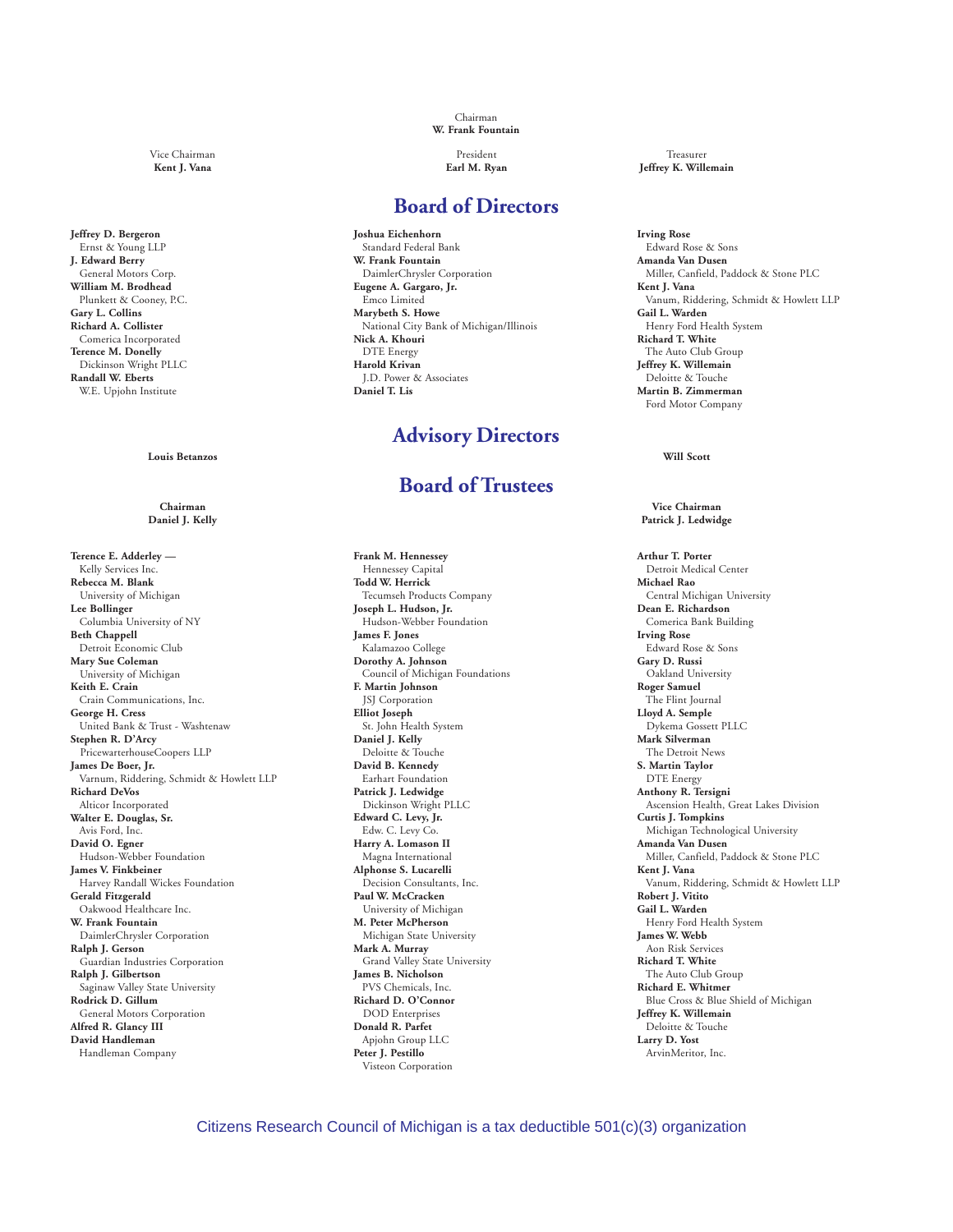**COMMUNITY EDUCATION IN MICHIGAN**

**October 2003**

This Report was made possible by a grant from the C.S. Mott Foundation

# **Citizens Research Council of Michigan**

www.crcmich.org

38777 West Six Mile Road • Livonia, Michigan • 48152-2660 • (734) 542-8001 • Fax (734) 542-8004 • crcmich@crcmich.org 124 West Allegan • Suite 1502 • Lansing, Michigan • 48933-1738 • (517) 485-9444 • Fax (517) 485-0423 • tclay@crcmich.org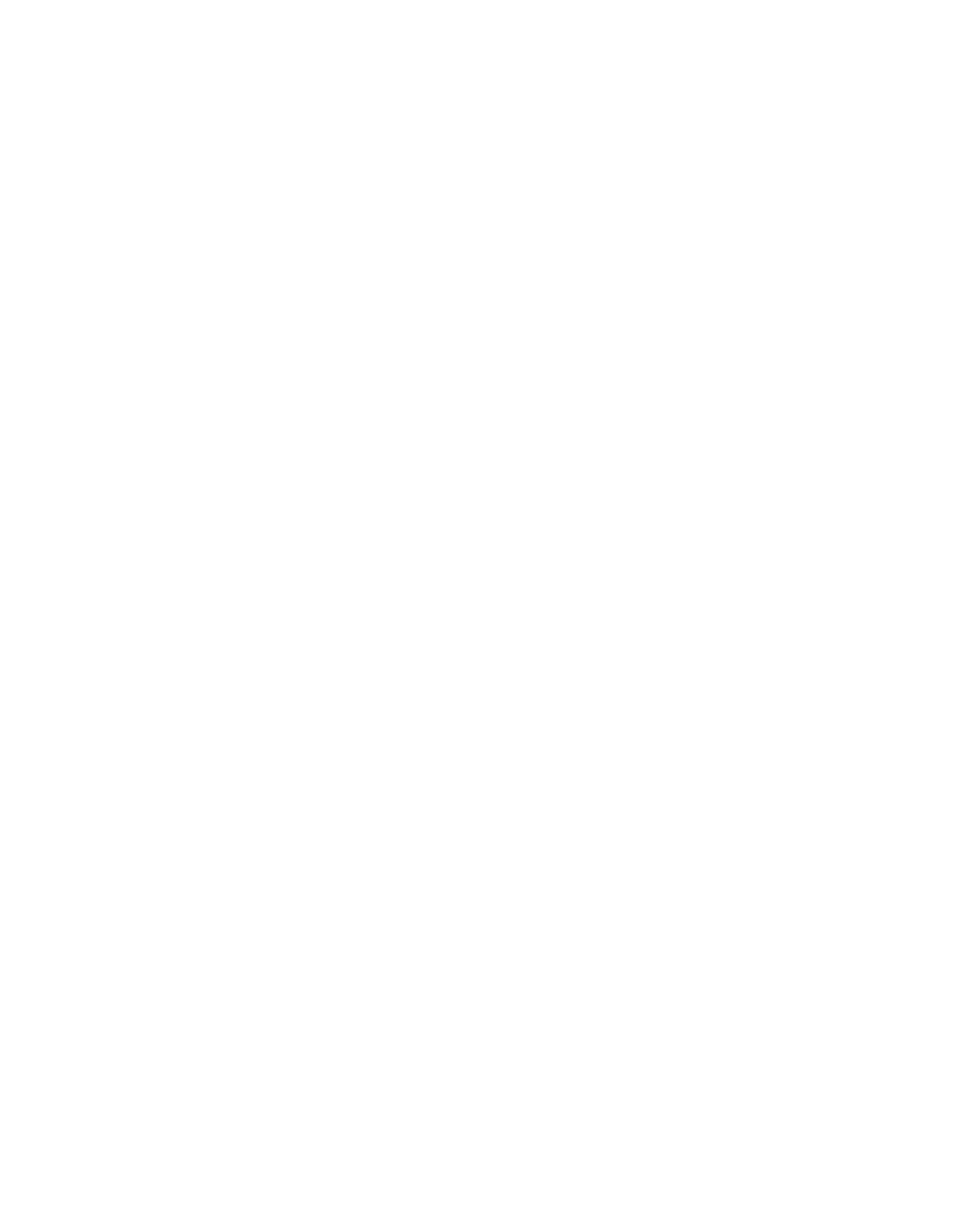# **Contents**

# **Tables**

# **Charts**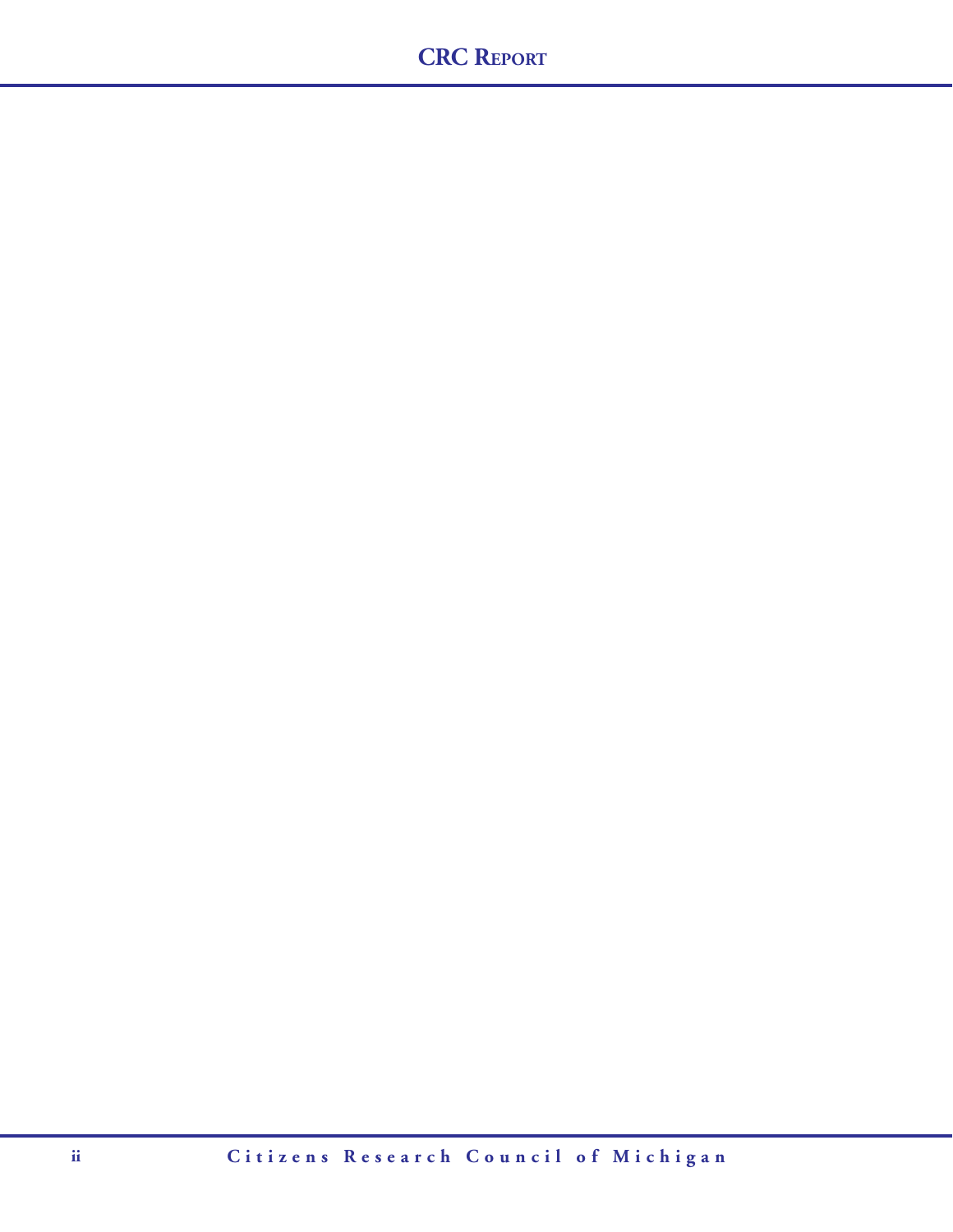### **Summary**

Community education in Michigan has existed in various forms since the middle of the 1800s. In its current state, community education needs in Michigan are met through a combination of local, state, and federal programs serving both children and adults. Programs operate either to serve a need recognized by the provision of state or federal aid, such as programs designed to improve the literacy skills of Michigan residents, or to serve the demand for leisure or recreational activities as expressed by a given community. Locally-run programs function in a relatively autonomous manner and mechanisms for funding these programs vary based upon a locality's capacity and interest. Programs receiving state or federal monies operate in individual school districts or consortia of districts, and funds are generally allocated based upon participant enrollment and attendance.

In the past, statutes defining adult education programs have enabled districts to collect state aid payments in excess of operational costs. As a result, some districts were able to reap financial incentives through aggressive enrollment of adult pupils, including residents of nursing homes, and through partnership agreements with other districts. State legislators closed some of the loopholes contributing to instances of abuse in the 1980s by limiting fees charged by consortium partners and by prohibiting on-site enrollment of nursing home residents without express state approval. Still, the program was criticized for its lack of clear priorities, inaccurate measures of participation, weak internal financial controls and over-emphasis on enrollment as the primary factor for state aid payments.

The state has consistently dedicated funds to adult education, though the amount of support has decreased from almost \$300 million in 1994 to \$80 million in 1997. The steep decline in funding came in the wake of the state education finance transformation realized under Proposal A but may have also been in response to the lack of accountability highlighted in program and department audits in the 1990s. As part of the Executive Budget for the 2004 Fiscal Year, the Governor has recommended reducing adult education funds from \$77.5 million to \$20 million.

Whereas a large portion of funding for adult education programs stems from state and federal coffers, programs for children are generally confined to the local level and the Michigan Department of Education does not collect after school program data. Data are collected for after school programs receiving federal funds through the 21<sup>st</sup> Century Community Learning Centers program, which provides 3-year grants for after school programming in partnership with community organizations or businesses. To date, \$51 million has been awarded in the form of 3-year grants to programs in Michigan, with an additional \$11.16 million earmarked for 46 sites in Fiscal Year 2004. Requests for  $21<sup>st</sup>$  Century grants in Michigan for FY 2004 totaled \$94 million.

Proposed cuts to the adult education program and the 21<sup>st</sup> Century Program will lead to a decrease in community education opportunities in Michigan. Adult education programs may be able to offset budget cuts by charging tuition and after school programs may appeal to community or business partner to secure funding in the absence of federal support. A five-year pause in state funding for adult education in 1959 brought about systemic changes, some of which contributed to instances of abuse in the 1980s and 1990s. While Fiscal Year 2004 reductions will limit the scope of community education programs offered in the state, future prospects for restoring adult education programs, and perhaps also for establishing dedicated state funds for after school programs, will be shaped by how adequately accountability and responsiveness can be combined to meet the needs of learners in Michigan.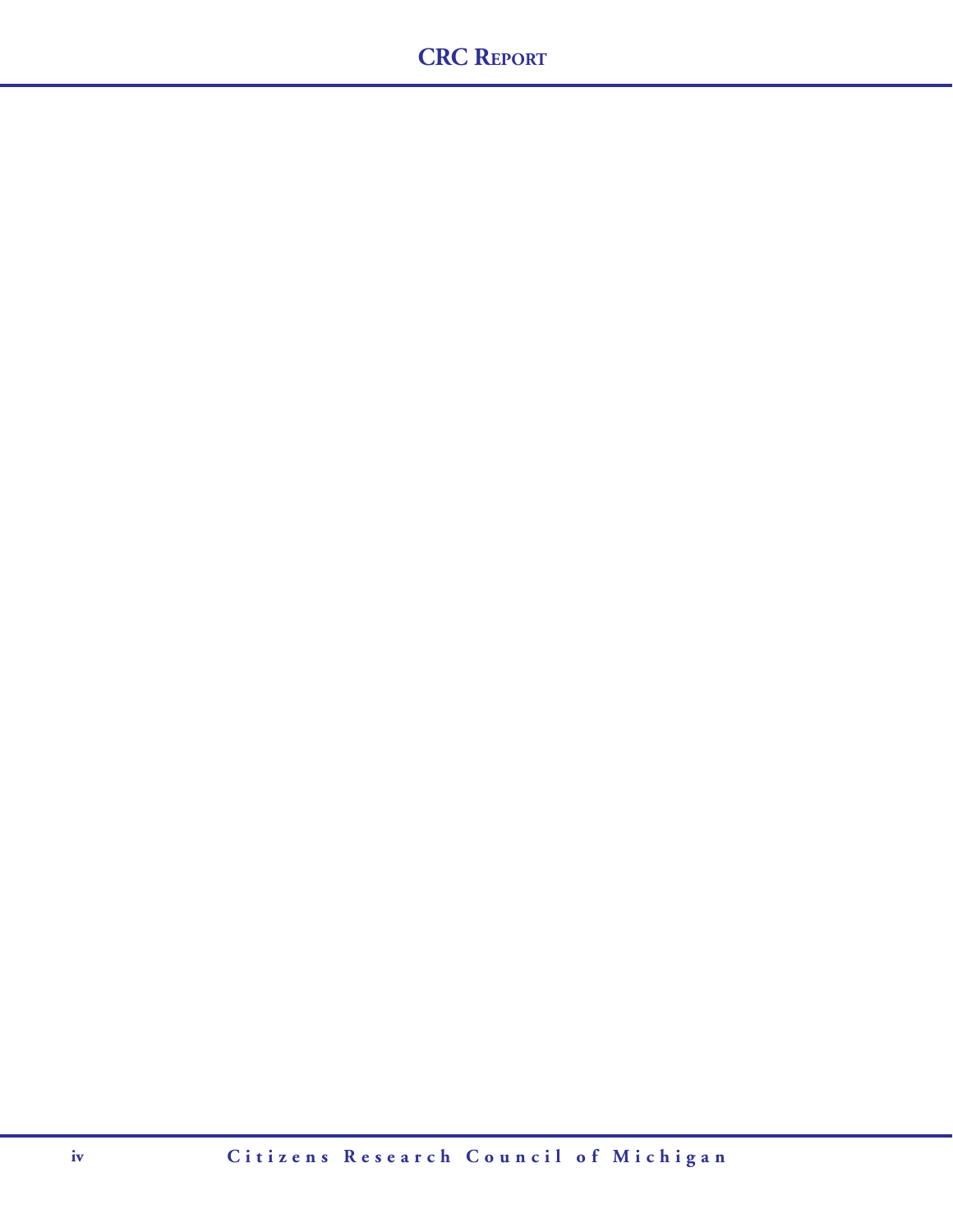# **COMMUNITY EDUCATION IN MICHIGAN**

# **Introduction**

When broadly defined, community education comprises all educational offerings taking place within a given community. A more practical framework for community education is that of all learning occurring outside the traditional K-12 education system, either through the provision of services to non-traditional students or through programs extending beyond the typical school day.

Michigan was home to an early foray into community education in 1863, when H.A. Hobart, schoolmaster in the Keweenaw Peninsula village of Cliff Mine, kept his school open in the evenings and offered instruction to miners, most of whom had little or no formal education. In the decades that followed, school districts and communities across the state organized evening education programs for adults. Between 1872 and 1910, many of the major cities in Michigan organized evening classes for adults and working youths. The growth of programs was buttressed by a 1906 Alien Education Law, which empowered the state Superintendent to work with local school boards to provide for the education of immigrants and non-immigrant illiterates over the age of 18.

Even as these programs grew, relatively little attention was given to extra learning opportunities for youth until the mid-1930s. At that time, Frank Manley, a physical education teacher in Flint, complained to a group of Rotarians that the school system as it operated was ill-equipped to support the social needs of the community. Manley proposed opening school buildings on evenings and weekends as well as during the summer as a means of reducing juvenile delinquency. In 1934, Charles Stewart Mott, a prominent industrialist in the Flint area, donated \$6,000 to the Flint Board of Education to support after school and Satur-

**Participation in Community Education Programs**

In order to examine Michigan's system of community education, it is necessary to categorize the programs currently in existence. For the purposes of this analysis, community education will be divided into two categories: adult programs and programs for children. This distinction is divided further into programs addressing a specific need, such as basic adult education or high school completion, and those serving the purpose of enrichment or leisure, such as

day activities for children. In addition to being one of the first districts to support after school activities for children, Flint also offered a wide array of adult education programming, serving 3,500 students by 1940. Flint's public school system actively transformed itself into a network of "community schools," aimed at providing for the good of the larger community.

Flint's early involvement in the community school movement triggered national interest, both in increased educational opportunities for adults and in extra learning opportunities for children, in the hours before and after the traditional school day. Today, the C.S. Mott Foundation is one of the largest private supporters of educational initiatives aimed at mitigating the effects of poverty. The Mott Foundation facilitates community and adult educator training, funds large-scale evaluative studies, offers technical assistance to grant-seekers and facilitates collaboration between public and private funding sources. In addition, the Mott Foundation, through its Learning Beyond the Classroom initiative, offers substantial support to the federal  $21<sup>st</sup>$  Century Community Learning Centers initiative, the largest federally-funded after-school program.

While full-service community schools as envisioned by Manley and Mott do not dominate the educational landscape in Michigan today, programs serving both children and adults exist in various forms across the state. The difficulties inherent in quantifying both participation in and success of community education programs raises serious questions about their purpose and potential for sustainability. In light of proposed cuts to state-funded adult education programs, it is timely to explore the status of adult and community education in Michigan.

fitness classes, foreign languages and community sports leagues. The former, GED, high school completion and ESL will be referred to as Adult Education, and Community Education will refer to those programs not receiving federal or state funding for the provision of services to adult students. Differentiating program types is essential to understanding the framework for funding, assessment and delivery of these programs.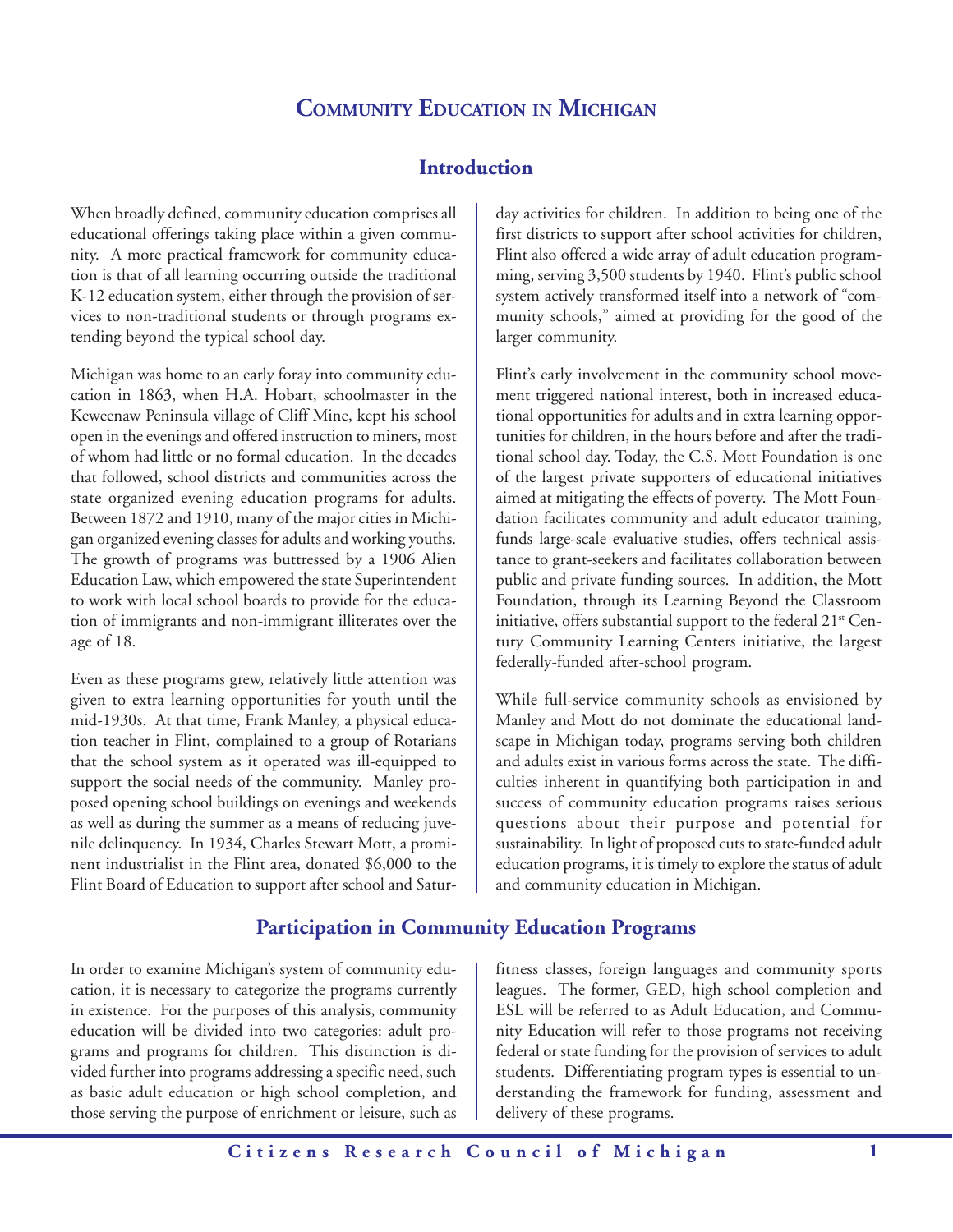#### **Adult Programs and Participation**

#### **Needs-Based**

Adult education programs falling into the needs-based category are those intended to serve those over 18 who are lacking English proficiency or basic adult educational skills and have not attained high school completion or its equivalent. In addition, younger students (16-18) who have been expelled and have no alternative education option available in their home district qualify for certain adult education programs. Students in these categories occupy three distinct areas of course offering: Adult Basic Education (ABE, including high school completion), General Education Development (GED) or English as a Second Language (ESL).<sup>1</sup>

#### **Legislative History**

Local school boards controlled the administration and funding of independently-run community and adult education programs throughout the state in the late 1800s and early 1900s. In 1944, the Division of Adult and Extended Education was established in the Department of Public Instruction. During the same year, the Michigan Legislature first appropriated funds in the amount of \$250,000 for an experimental program in adult education to be administered through state boards of education, county commissioners of schools and state colleges. The purpose of the experimental funding was to extend existing programs through local entities, to develop lay leadership for community service, and to examine the methods used and evaluate results obtained for the derivation of guides for future program development. Funding continued, fluctuating between \$200,000 and \$350,000 through 1959-1960, when the Legislature ceased funding the program because of state budget cuts. At the time of this cut, state funding accounted for approximately 8.6 percent of adult education expenditures, with the remaining portions coming from student fees (near 50 percent) and local taxes and grants (approximately 42 percent). Though state grants had not been the primary funding mechanism for adult education when appropriations were discontinued in 1959, student fees increased as a result of the reduction in expenditures such

that by 1963, the year before reinstatement of state funding, student fees accounted for almost 70 percent of the operating revenues for adult education.2

Public Act 285 of 1964 restored state-level funding and altered a vital aspect of the previous counting mechanism for adult education participants. Whereas under the earlier legislation allowing state funding, adult high school completion participants had been counted as ½ full-time equivalent pupils, the 1964 measure allowed any student regularly enrolled and working toward a high school diploma, regardless of age, to be included in a district's full-time pupil count, upon which state aid was based.

This shift in adult education funding resulted in occasions of abuse, as some districts were able to dramatically increase their school aid funding through increased adult enrollment. Adult programs typically incurred lower-costs than K-12 programs, stemming from less expensive teaching staff and materials. In addition, adult education measures required fewer hours of student participation for full-time equated (FTE) membership, counting 480 hours as 1.0 FTE as compared to the 900 hours required for K-12 students at the time. As a result, districts with high adult enrollment had a lucrative source of revenue with few limitations attached. The relative ease with which schools could inflate their pupil counts by enrolling people in adult education courses resulted in a flurry of questionable activities, including soliciting participants from nursing homes. During the 1975- 1976 school year, one district aggressively recruited adult learners so that they accounted for 45 percent of that district's state aid membership rolls. In addition, some districts that were out-of-formula, meaning that the district's property tax yield was above the minimum state yield, entered into partnerships with in-formula districts so that per-pupil funding that would not normally have flowed to an out-of-formula district would end up there as a result of the partnership.

Due to these and other obvious instances of inflated pupil counts derived from adult enrollment, the state Legislature closed some loopholes in the 1980s, including disallowing enrollment of nursing home residents without express permission of the Superintendent of Public Instruction and <sup>1</sup>

<sup>&</sup>lt;sup>1</sup> Owing to minor changes in federal classification of adult education participants in 2001, students at the advanced levels of ABE (coursework proficiency above grade 9), are classified as GED program participants. For the purposes of this paper, "adult education" will included only ABE, GED and ESL programs. Leisure and enrichment activities will be explored in a later section of this paper.

<sup>&</sup>lt;sup>2</sup> Columbus, Frederick, <u>The History and Development of Public</u> School Adult and Community Education in Michigan 1862-1977, Michigan Department of Education, Lansing, MI 1978, p. 65.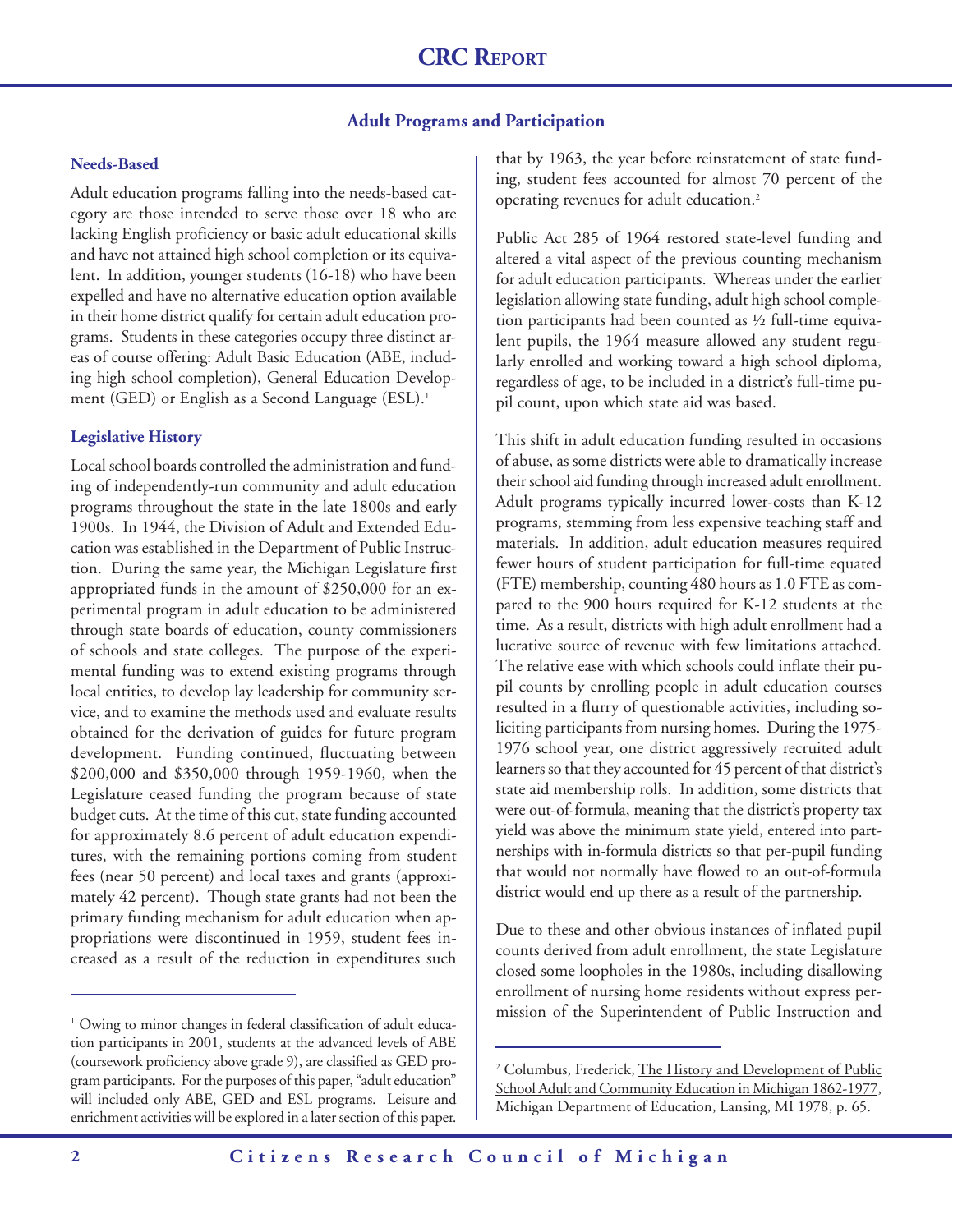| Table 1       |                                                    |                                      |                                          |                                          |
|---------------|----------------------------------------------------|--------------------------------------|------------------------------------------|------------------------------------------|
| Source<br>Age | <b>Federal Funds</b><br>16 and older               | <b>State Section 107</b><br>Under 20 | <b>State Section 107</b><br>20 and older | <b>State Section 108</b><br>16 and older |
| <b>ABE</b>    | Eligible                                           | Ineligible                           | Eligible if no<br>GED or Diploma         | Eligible                                 |
| <b>ESL</b>    | Eligible                                           | GED/Diploma<br>holders eligible      | Eligible                                 | Eligible                                 |
| <b>GED</b>    | GED or Diploma<br>holders ineligible               | Ineligible                           | Eligible if no GED<br>or Diploma         | Eligible if no<br>GED or Diploma         |
| <b>HSC</b>    | Diploma holders<br>ineligible                      | GED holders<br>eligible              | Diploma holders<br>ineligible            | Diploma holders<br>ineligible            |
|               | Source: Michigan Department of Career Development. |                                      |                                          |                                          |

setting stricter guidelines for partnership agreements between districts. Presently, the amount of funding allotted for adult education participants is considerably less than that of the traditional foundation allowance given for K-12 pupils.<sup>3</sup> The current legislation also excludes participants from a school's membership count for state aid purposes, with the exception of students 16-17 years who have been expelled, provided that they are participating in programs not concurrently serving individuals 18 and over.

#### **Adult Education Programs**

The programs available to adult learners in Michigan vary depending on age and education status, shown either by possession of a high school diploma or a GED certificate. The four types of programs allowed under Sections 107 and 108 of the state School Aid Act and the federal Workforce Investment Act are Adult Basic Education (ABE), English as a Second Language (ESL), General Education Development (GED) and High School Completion (HSC). As shown in **Table 1**, there is considerable overlap between state and federal programs, and an adult learner may be eligible for funding under both state and federal provisions.

**State Funding for Adult Education.** Adult education programs in Michigan operate under the guidelines of two sections of the State School Aid Act of 1979, MCL 388.1707 and 1708, referred to as Sections 107 and 108. Section 107 is the larger of the two sections with an appropriation of \$77.5 million. Programs supported by Section 107 include the four traditional areas of adult education outlined above, as well as workplace literacy programs designed to assist employed persons who have been referred to adult education programs by their employers in order to gain remedial mathematics or communications skills. Section 107 funding has fluctuated a great deal in the past decade, largely due to Proposal A of 1994 and the resultant shift in the determination of state aid to schools. State funding for adult education programs dropped dramatically since 1994, from \$185 million to its current level of \$77.5 million (see **Chart 1**).

Section 108 of the State School Aid Act outlines the Partnership for Adult Learning (PAL). Whereas Section 107 defines the more traditional adult education programs, Public Act 297 of 2000 authorized the PAL program in order to develop local adult education partnerships, improve accountability, and provide programs responsive to specific regional needs. Through local workforce development boards, Michigan Works! agencies offer alternatives for adult education and workforce readiness skills training. Workforce development boards require that courses and skill offerings operate in tandem with local service providers, including schools, community-based organizations, private and nonprofit organizations, and others. Section 108 was appropriated \$20 million for FY 2001, 2002 and 2003. Under the budget proposal for 2004, funding for Section 108 programs will cease.

<sup>3</sup> Currently, adult education programs are reimbursed \$2750 per FTE participant, as measured by 450 hours of instruction. If a program received a competitive grant for adult education in 1996- 1997, the rate is \$2850 per FTE.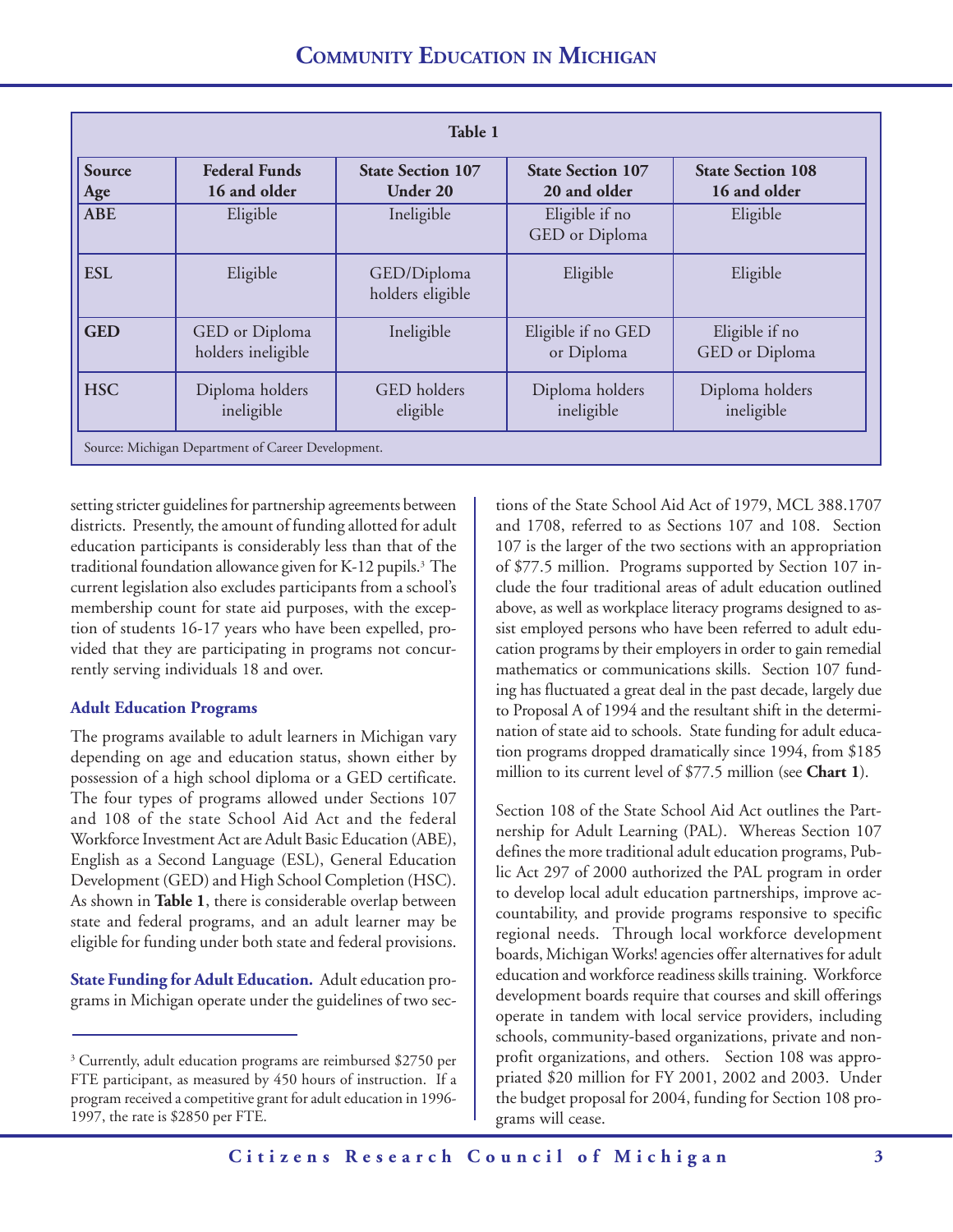

The most significant differences between Section 107 and Section 108 (PAL) are their funding mechanisms, accountability measures, and requirements for teachers. Section 108 providers are not required to use state certified teachers or counselors in their programs. In addition, the funding awarded to Section 107 programs is distributed based on 90 percent of a program's enrollment, and then the final 10 percent is distributed based on completion, judged as advancing to the next higher level in whichever program the student is enrolled. By contrast, 50 percent of Section 108 funds are distributed based upon participation levels and the remainder is awarded based on attainment of pre-determined performance standards. Section 107 participants are limited to enrolling in the same program twice before funding for the same student is disallowed.

**Federal Funding for Adult Education Programs.** Adult education programs existing prior to the state's experimental measure survived solely on local taxes, district funds and user fees. Federal funding for adult education programs appeared in 1964 through the Economic Opportunity Act, renamed the Adult Education Act in 1966. This act enabled grants to states based upon the proportion of persons 18 and older who had completed five or fewer grades of school. The Office of Economic Opportunity administered the federal adult education program until 1966, when it relocated to the Department of Health, Education and Welfare.

Though the act had undergone numerous minor adjustments since 1964, a substantial package of amendments to the Adult Education Act passed in 1991, including a provision requiring states to offer at least one, competitive twoyear "gateway grant" to a public housing authority for literacy programs and related activities. In addition, indicators of program quality were developed, although states' responsibility included progress reports for only 20 percent of districts. In 1998, the amended Adult Education Act was replaced by a component of the Workforce Investment Act (WIA), the Adult Education and Family Literacy Act. Some of the major changes included:

- Removal of a limit for high school completion participation: Any portion of a state's funds could be used for high school completion programs (previously limited to 20 percent)
- Allotments for corrections education programs: No more than 8.25 percent of a state's grant could be allotted to corrections education (previously 10 percent)
- For-Profit Instruction: Previously, for-profit entities could receive federal funds for the provision of adult education programs. Under the 1998 act, for-profit providers were no long eligible for funding, either individually or as part of a public/private consortium.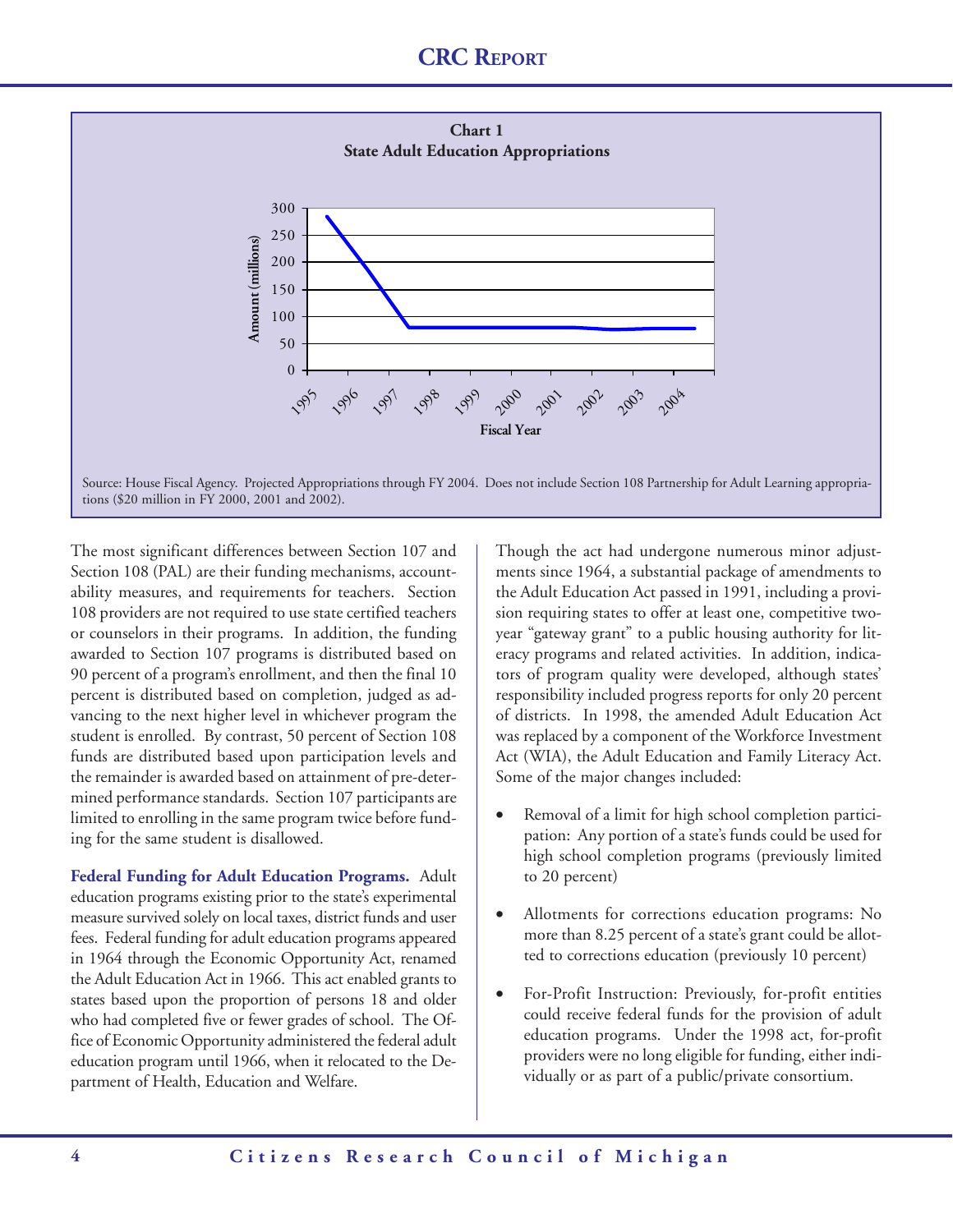• Quality Assurance: Under the Adult Education Act, a state was required to report on progress of only 20 percent of its programs. The new law instead required more extensive specific state-level data collection and reporting.

The federal government has dedicated funds to state adult education programs in a relatively consistent manner, and through the WIA, funding has increased steadily (see **Chart 2**). Michigan's portion of this funding has increased on par with that in other states (see **Chart 3**). High expenditures on the part of the federal government, the state government, and local entities has resulted in Michigan having a relatively high per-student cost for adult education programs. According to the U.S. Department of Education, in 1999- 2000, Michigan had the highest per-student adult educa-



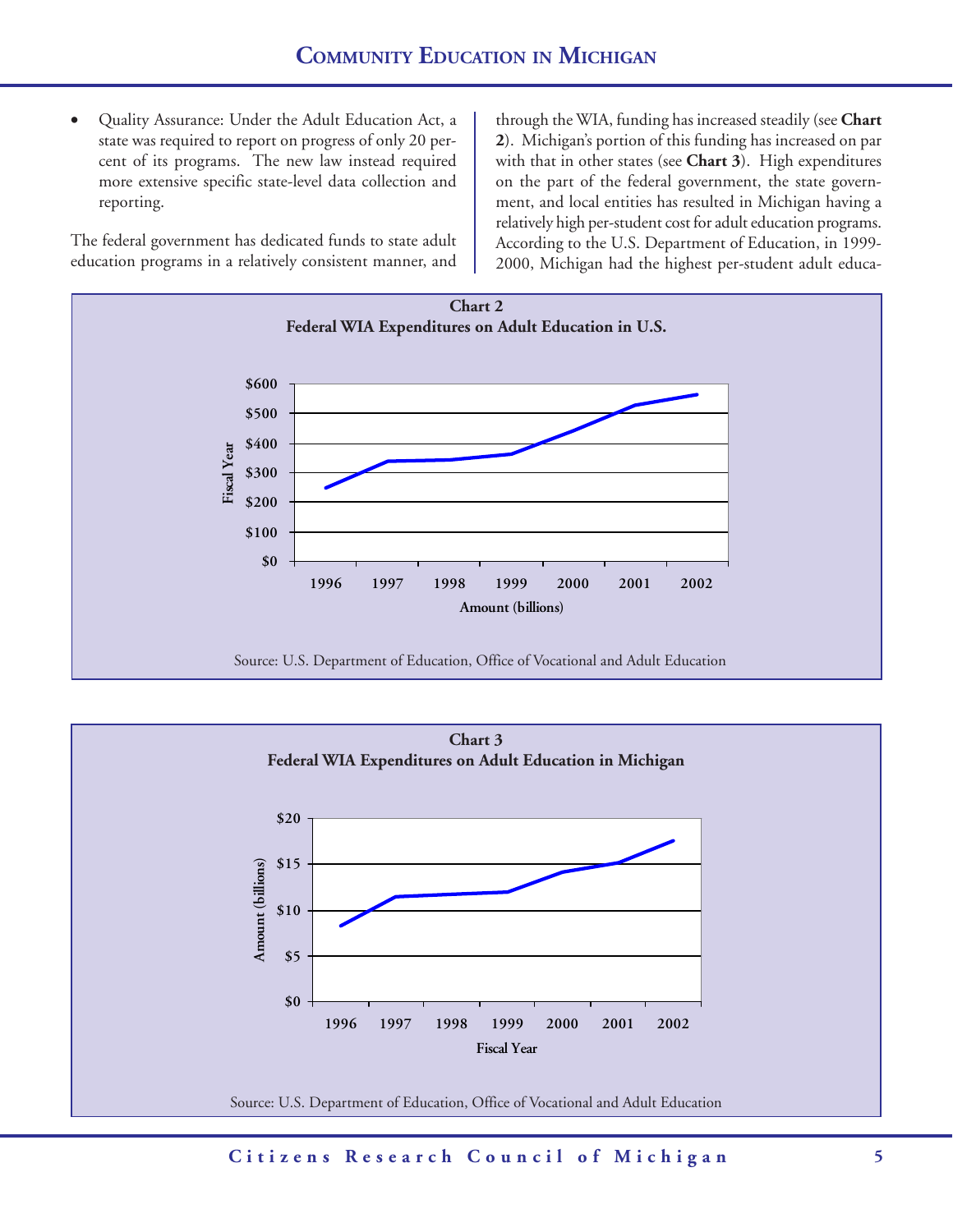#### **Table 2 Adult Education Program Costs by State, 1999-2000**

|                                                                     | Federal                                                                                  | <b>State and Local</b>                                                                   | <b>Total</b>                                                                               | 99-00                                          | Cost per                                             |
|---------------------------------------------------------------------|------------------------------------------------------------------------------------------|------------------------------------------------------------------------------------------|--------------------------------------------------------------------------------------------|------------------------------------------------|------------------------------------------------------|
|                                                                     | Expenditures                                                                             | Expenditures                                                                             | Expenditures                                                                               | Enrollment                                     | <b>Student</b>                                       |
| Alabama<br>Alaska<br>Arizona<br>Arkansas<br>California              | \$7,493,131<br>\$645,994<br>\$4,732,070<br>\$4,504,331                                   | \$5,764,911<br>\$1,737,411<br>\$4,580,827<br>\$17,814,747                                | \$13,258,042<br>\$2,383,405<br>\$9,312,897<br>\$22,319,078                                 | 22,430<br>5,396<br>55,274<br>39,102<br>456,125 | \$538<br>\$422<br>\$156<br>\$553                     |
| Colorado<br>Connecticut<br>Delaware<br>Dist. of Columbia<br>Florida | \$41,322,006<br>\$3,158,528<br>\$4,148,696<br>\$1,075,133<br>\$1,224,300<br>\$10,029,616 | \$314,612,065<br>\$2,174,085<br>\$30,396,812<br>\$937,612<br>\$1,883,796<br>\$88,162,117 | \$355,934,071<br>\$5,332,613<br>\$34,545,508<br>\$2,012,745<br>\$3,108,096<br>\$98,191,733 | 13,743<br>27,698<br>3,278<br>2,828<br>399,772  | \$777<br>\$377<br>\$1,208<br>\$570<br>\$855<br>\$244 |
| Georgia                                                             | \$10,539,094                                                                             | \$4,361,357                                                                              | \$14,900,451                                                                               | 107,980                                        | \$127                                                |
| Hawaii                                                              | \$1,390,349                                                                              | \$2,483,662                                                                              | \$3,874,011                                                                                | 16,176                                         | \$235                                                |
| Idaho                                                               | \$1,320,547                                                                              | \$503,892                                                                                | \$1,824,439                                                                                | 10,542                                         | \$165                                                |
| Illinois                                                            | \$15,235,271                                                                             | \$7,450,000                                                                              | \$22,685,271                                                                               | 120,752                                        | \$182                                                |
| Indiana                                                             | \$7,604,043                                                                              | \$27,004,500                                                                             | \$34,609,543                                                                               | 41,760                                         | \$816                                                |
| Iowa                                                                | \$3,191,221                                                                              | \$7,386,516                                                                              | \$10,577,737                                                                               | 31,757                                         | \$328                                                |
| Kansas                                                              | \$2,767,903                                                                              | \$1,099,897                                                                              | \$3,867,800                                                                                | 11,410                                         | \$327                                                |
| Kentucky                                                            | \$7,283,425                                                                              | \$8,677,445                                                                              | \$15,960,870                                                                               | 37,061                                         | \$421                                                |
| Louisiana                                                           | \$7,155,153                                                                              | \$7,032,109                                                                              | \$14,187,262                                                                               | 38,873                                         | \$349                                                |
| Maine                                                               | \$1,596,607                                                                              | \$9,746,186                                                                              | \$11,342,793                                                                               | 9,807                                          | \$1,135                                              |
| Maryland                                                            | \$6,088,641                                                                              | \$6,915,073                                                                              | \$13,003,714                                                                               | 27,556                                         | \$460                                                |
| Massachusetts                                                       | \$7,078,121                                                                              | \$29,180,899                                                                             | \$36,259,020                                                                               | 24,565                                         | \$1,430                                              |
| Michigan                                                            | \$11,973,584                                                                             | \$145,530,100                                                                            | \$157,503,684                                                                              | 86,218                                         | \$1,822                                              |
| Minnesota                                                           | \$4,346,519                                                                              | \$30,257,000                                                                             | \$34,603,519                                                                               | 51,769                                         | \$663                                                |
| Mississippi                                                         | \$4,974,554                                                                              | \$1,658,185                                                                              | \$6,632,739                                                                                | 40,370                                         | \$160                                                |
| Missouri                                                            | \$7,559,848                                                                              | \$5,673,755                                                                              | \$13,233,603                                                                               | 38,773                                         | \$326                                                |
| Montana                                                             | \$1,067,641                                                                              | \$800,662                                                                                | \$1,868,303                                                                                | 4,995                                          | \$361                                                |
| Nebraska                                                            | \$1,767,353                                                                              | \$652,323                                                                                | \$2,419,676                                                                                | 9,095                                          | \$255                                                |
| Nevada                                                              | \$1,764,219                                                                              | \$962,524                                                                                | \$2,726,743                                                                                | 22,346                                         | \$115                                                |
| New Hampshire                                                       | \$1,365,765                                                                              | \$2,001,525                                                                              | \$3,367,290                                                                                | 5,519                                          | \$604                                                |
| New Jersey                                                          | \$10,498,943                                                                             | \$26,908,201                                                                             | \$37,407,144                                                                               | 44,712                                         | \$820                                                |
| New Mexico                                                          | \$2,262,061                                                                              | \$4,298,492                                                                              | \$6,560,553                                                                                | 29,197                                         | \$221                                                |
| New York                                                            | \$25,790,122                                                                             | \$82,500,000                                                                             | \$108,290,122                                                                              | 194,028                                        | \$556                                                |
| North Carolina                                                      | \$11,211,914                                                                             | \$33,648,124                                                                             | \$44,860,038                                                                               | 154,786                                        | \$287                                                |
| North Dakota                                                        | \$1,000,568                                                                              | \$497,690                                                                                | \$1,498,258                                                                                | 1,964                                          | \$702                                                |
| Ohio                                                                | \$14,521,613                                                                             | \$11,340,318                                                                             | \$25,861,931                                                                               | 81,010                                         | \$311                                                |
| Oklahoma                                                            | \$4,583,310                                                                              | \$1,812,045                                                                              | \$6,395,355                                                                                | 20,534                                         | \$300                                                |
| Oregon                                                              | \$3,296,805                                                                              | \$30,769,894                                                                             | \$34,066,699                                                                               | 27,981                                         | \$1,212                                              |
| Pennsylvania                                                        | \$16,966,470                                                                             | \$14,245,060                                                                             | \$31,211,530                                                                               | 46,836                                         | \$641                                                |
| Rhode Island                                                        | \$1,825,142                                                                              | \$2,887,412                                                                              | \$4,712,554                                                                                | 7,950                                          | \$569                                                |
| South Carolina                                                      | \$6,159,621                                                                              | \$13,044,545                                                                             | \$19,204,166                                                                               | 132,497                                        | \$142                                                |
| South Dakota                                                        | \$1,074,426                                                                              | \$400,807                                                                                | \$1,475,233                                                                                | 5,491                                          | \$256                                                |
| Tennessee                                                           | \$9,104,734                                                                              | \$3,082,493                                                                              | \$12,187,227                                                                               | 49,386                                         | \$237                                                |
| Texas                                                               | \$25,732,335                                                                             | \$8,637,450                                                                              | \$34,369,785                                                                               | 106,516                                        | \$307                                                |
| Utah                                                                | \$1,502,245                                                                              | \$6,519,066                                                                              | \$8,021,311                                                                                | 28,987                                         | \$268                                                |
| Vermont                                                             | \$840,529                                                                                | \$3,760,162                                                                              | \$4,600,691                                                                                | 4,436                                          | \$989                                                |
| Virginia                                                            | \$8,754,392                                                                              | \$5,794,769                                                                              | \$14,549,161                                                                               | 31,211                                         | \$452                                                |
| Washington                                                          | \$4,764,515                                                                              | \$23,926,931                                                                             | \$28,691,446                                                                               | 57,999                                         | \$489                                                |
| West Virginia                                                       | \$3,592,669                                                                              | \$2,448,573                                                                              | \$6,041,242                                                                                | 22,403                                         | \$239                                                |
| Wisconsin                                                           | \$5,830,653                                                                              | \$7,364,801                                                                              | \$13,195,454                                                                               | 27,297                                         | \$473                                                |
| Wyoming                                                             | N/A                                                                                      | N/A                                                                                      | N/A                                                                                        | 2,632                                          | N/A                                                  |
| <b>U.S.</b>                                                         | \$352,793,190                                                                            | \$1,054,473,714                                                                          | \$1,407,266,904                                                                            | 2,891,895                                      | \$474                                                |

Source: U.S. Department of Education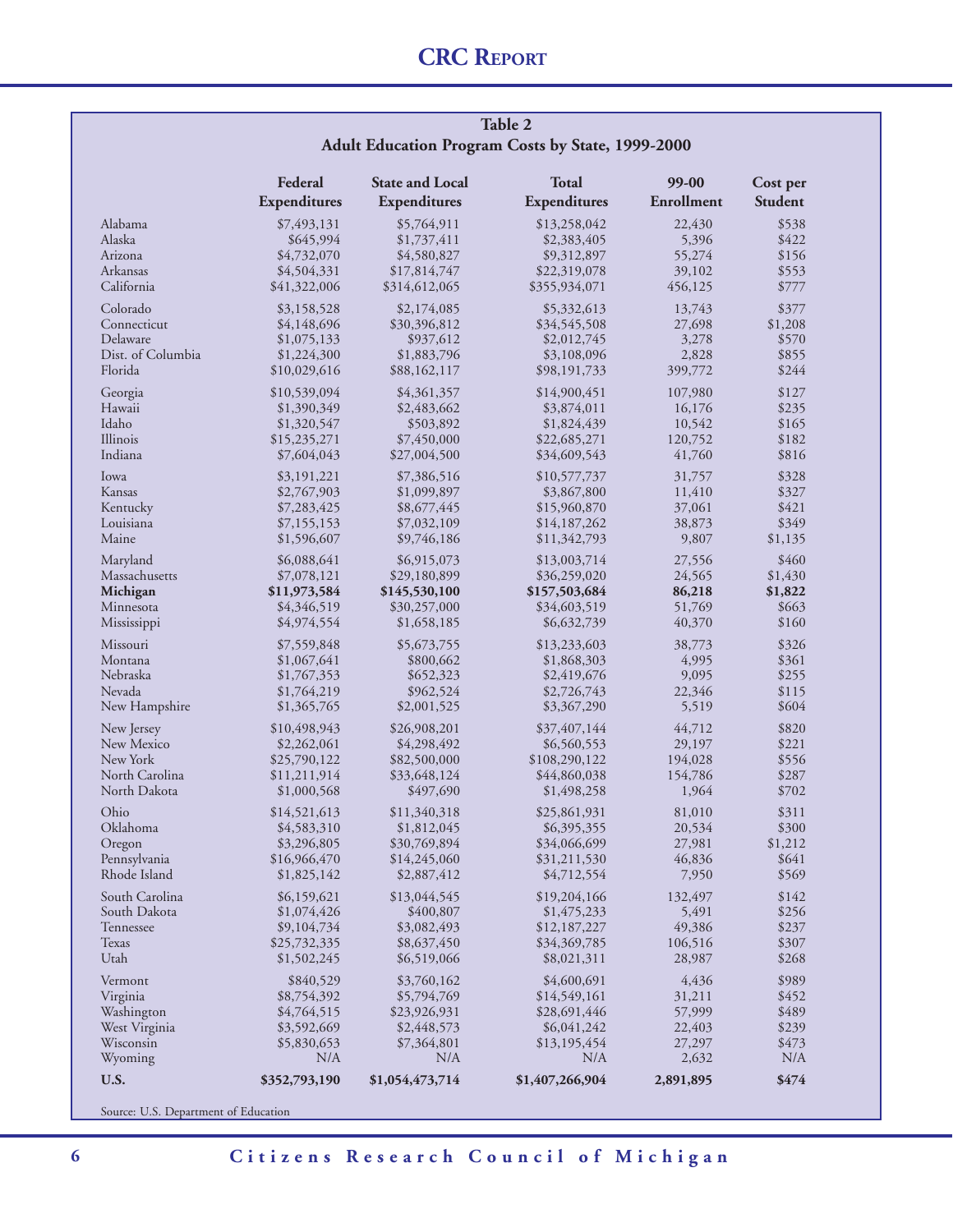tion cost of \$1822, compared to a low of \$115 in Nevada. Detailed information about 1999-2000 trends across the United States is given in **Table 2**.

Thirty states fell at or below the average national per-student funding level of \$474, and 6 states spent at least twice the national average on adult education (see **Table 3**).

There does not appear to be a direct correlation between the size of a state's program and its per-student expenditures. For instance, Maryland and Connecticut serve around 27,000 adult education students each, yet Connecticut's perstudent expenditure is four times that of Maryland (\$1208 and \$460, respectively). Michigan has one of the highest per-pupil expenditure rates (\$1,822) which may be due in part to the state's long tradition of supporting community education. In addition, the Michigan-based Mott Foundation has been instrumental in supporting community education by funding professional development activities for community education instructors working with both children and adult and by sponsoring numerous studies. Higher per-student funding may also be associated with factors such as teacher salaries, quality of materials and facilities, passage rates and enrollment rates. It is important to note, however, that the absence of an administrative cap on individual programs funded through Section 107 may decrease the amount of grant money that actually funds student instruction, thus increasing per-student expenditures.

# **Table 3 Per-Pupil Expenditures, State-Administered Adult Education Program, 1999-2000 49 States and District of Columbia\***

| Alaska, Colorado,<br>California,<br>Alabama,<br>Arizona, Georgia,<br>Hawaii, Idaho,<br>Florida, Iowa,<br>Arkansas,<br>Dist. of,<br>Maine,<br>Columbia<br>Illinois, Mississippi,<br>Delaware,<br>Kansas,<br>Indiana,<br>Nevada,<br>Kentucky,<br>Minnesota,<br>Louisiana,<br>New Mexico,<br>New Hampshire,<br>New Jersey<br>North Carolina,<br>Maryland,<br>New York,<br>South Carolina,<br>North Dakota,<br>Missouri,<br>Montana,<br>Pennsylvania,<br>Tennessee<br>Nebraska,<br>Rhode Island,<br>North Carolina,<br>Washington<br>Ohio, Oklahoma, | 50% Nat. Avg.<br>$(\$0-237)$ | 51-100%<br>$(\$238-474)$ | 101-150%<br>$(\$475-711)$ | 151-200%<br>$(\$712-948)$ | 201% and higher<br>$($949 +)$                                     |
|--------------------------------------------------------------------------------------------------------------------------------------------------------------------------------------------------------------------------------------------------------------------------------------------------------------------------------------------------------------------------------------------------------------------------------------------------------------------------------------------------------------------------------------------------|------------------------------|--------------------------|---------------------------|---------------------------|-------------------------------------------------------------------|
| Texas, Utah,<br>Virginia,<br>West Virginia,<br>Wisconsin                                                                                                                                                                                                                                                                                                                                                                                                                                                                                         |                              | South Dakota,            |                           |                           | Connecticut,<br>Massachusetts,<br>Michigan,<br>Oregon,<br>Vermont |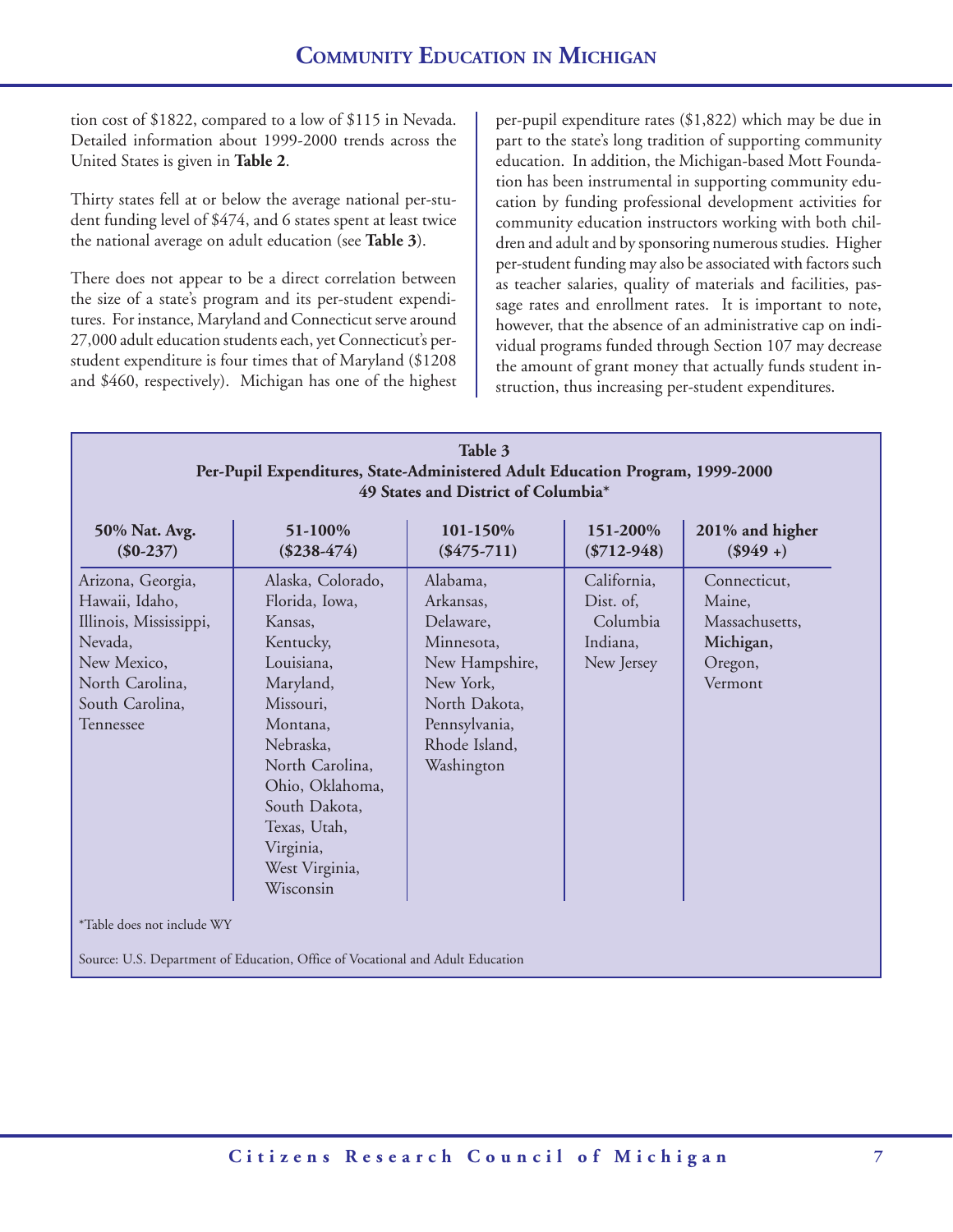

Participation in Adult Education Programs. According to U.S. Department of Education figures, around 2 percent of adults 18 and over participate in Adult Basic Education or GED programs and about 1 percent enroll in ESL classes.4 The Michigan Department of Education estimates that in 2002, approximately 76,000 people took part in adult education programs in 250 school districts. The number of participants may be understated for two reasons. First, an unknown proportion of adult students take GED or ESL courses through private institutions or school districts not receiving state or federal funding for adult education programs, both of which are not required to submit data regarding the number of participants they serve. Second, the count of FTE adult education students is measured by only those students attending at least 450 hours of adult education classes per school year. Consequently, more than one student, and sometimes as many as five, are necessary to fill the 450 hour requirement for one FTE. In order to offset some of the difficulties posed by the various hourly participation levels, adult education student counts are taken four times per year, as opposed to the fall and spring counts for traditional K-12 programs.

Since 1990, the number of enrollees in adult education programs in Michigan has dropped significantly. The decline in enrollment may be attributed to many factors, but one major factor impacting the ability of districts to offer adult education courses is a dramatic change in funding for adult education following the passage of Proposal A in 1994. In the three years following Proposal A, state adult education funding dropped more than \$100 million. An additional factor may be a restriction placed on the growth of Section 107 programs following Proposal A. With one minor exception for districts ceasing to host adult education programs who could transfer those funds to a new program (new or previously in existence), only those programs in existence in 1994-1995 and 1995-1996 were allowed to continue. Moreover, funding for existing programs was cut to 36.76 percent of the level prior to Proposal A. The resulting trend in enrollment following substantial cuts to adult education programs can be seen in **Chart 4**.

At the same time, Section 108 established a new outlet for adult education courses through local workforce development boards, but the impact of these programs on overall adult education enrollment figures is difficult to ascertain. One final consideration with the drop in numbers is that reports from the State Auditor General in 1995, 1997 and 1998 cited inflated counts for either state or federal adult education program participation. It is plausible that more stringent control techniques may have contributed to the lower reporting of participants, but that actual participation levels may not have dropped as significantly as might be suggested by the charts below. Substantial enrollment

<sup>4</sup> U.S. Department of Education, National Center for Education Statistics: *Participation in Adult Education in the United States: 1998- 1999.*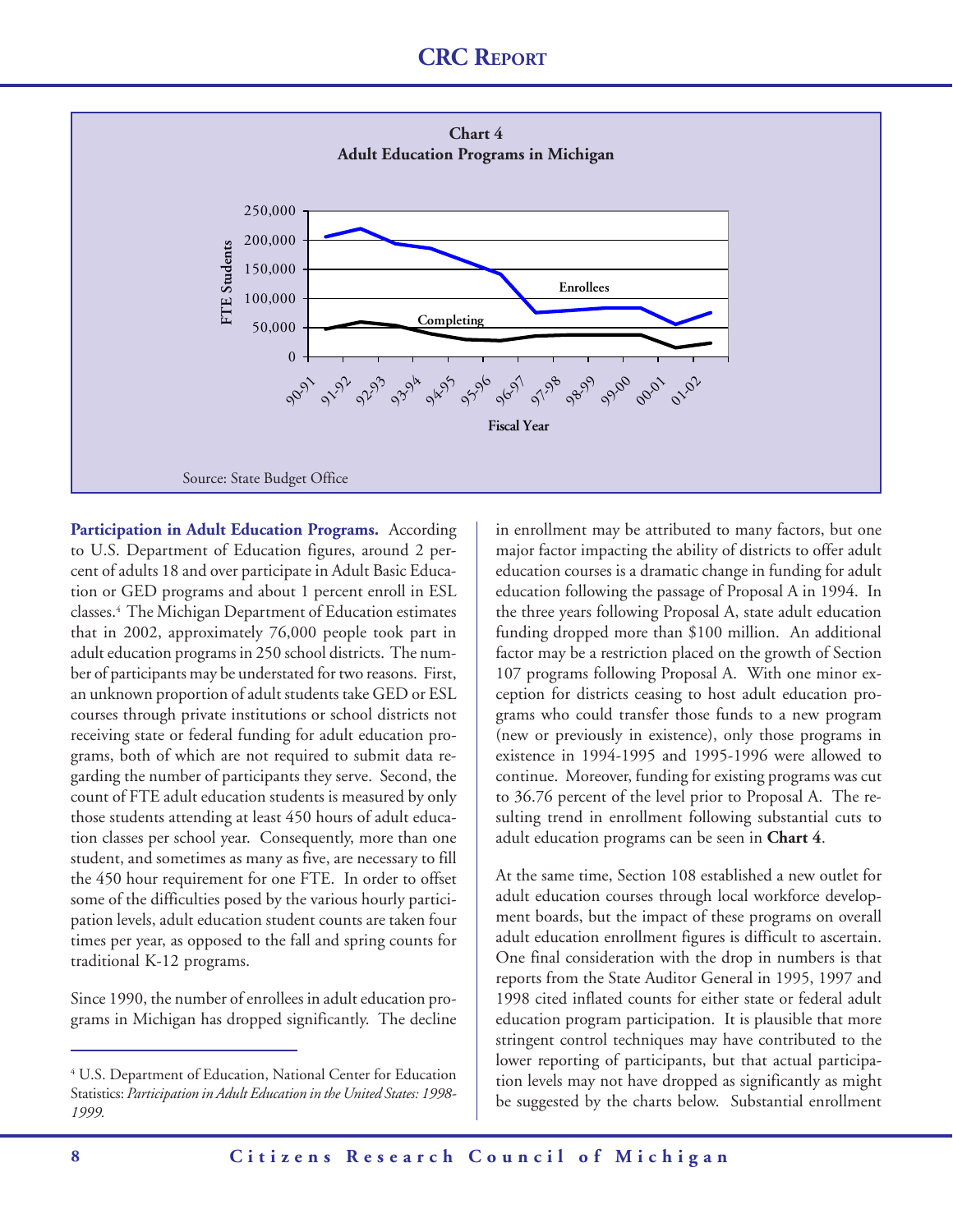

declines took place following the passage of Proposal A, which cut a large portion of Section 107 funding. At the same time, the institution of the PAL program (Section 108) in 2000 may account for some of the increases in participation from 2001-2002.

In addition to changes in funding for adult education programs, the Department of Education underwent significant administrative transformations during the 1990s and early 2000s. Former governor Engler transferred the Adult Education unit to the Department of Career Development in 1999 through Executive Reorganization Order 1999-12. According to the Engler administration, the shift was intended to more closely align adult education programming with workforce development activities. The 2001 PAL program, or Section 108, was a further indication of the

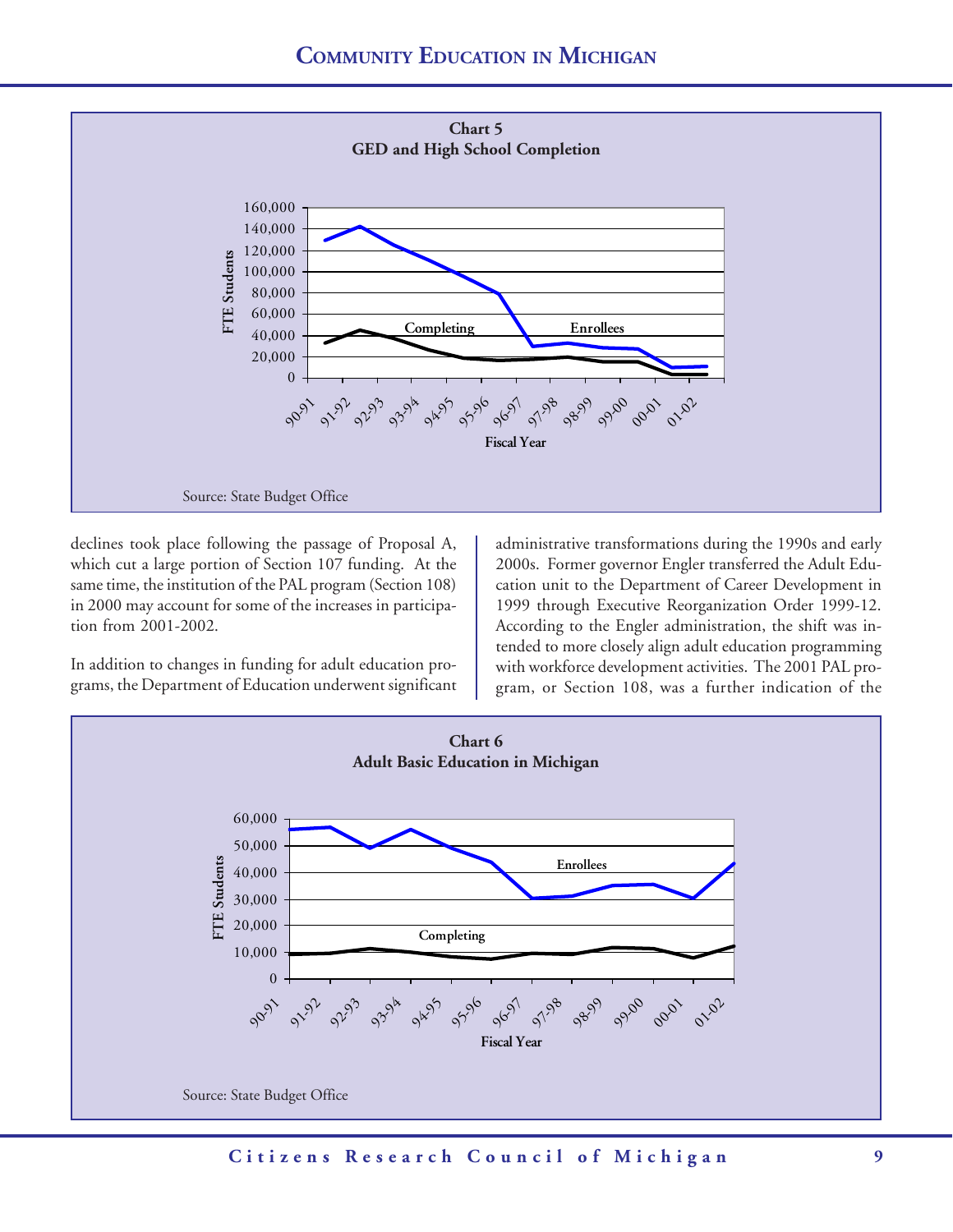

administration's interest in aligning adult education with employment-related activities, as this measure enabled local workforce development boards to enter into partnerships with adult education providers, both public and private. One criticism of Section 108 programs is that they served the needs of job-seeking young adults and did little to service learning-disabled adults and those in need of basic literacy skills. In addition to the administrative challenges associated with transferring to a different administrative department, the unit changed hands only months before a federal deadline requiring implementation of a statewide adult education database. MAERS, the Michigan Adult Education Reporting System, was functional in short order, but due to its immediate implementation, data generated during 2000-2001 likely underestimates true participation levels.

#### **Enrichment/Leisure**

In contrast to those programs serving a specific need as described above, communities in Michigan are not limited by state law from using district general funds to devise community education programs. These are typically self-supporting programs funded by registration fees, local government contributions, school district funds, or a combination of these.

**Leisure and Enrichment Activity Participation.** Whereas the tables above capture enrollment in state- and federallyfunded adult education programs such as ESL and GED, the number of adults taking part in leisure or enrichment activities is much more difficult to estimate. In contrast to programs receiving state or federal monies, there exists no official enrollment reporting requirement, and short of regional community education association data, little statewide data is currently available.<sup>5</sup>

Using census data, the U.S. Department of Education estimates that as many as 23 percent of adults 18 and over participate in what they classify as "personal development" courses. This includes courses related to health, hobbies or sport lessons, foreign languages, dance or music, and Bible study.6 If Michigan citizens were to participate at the 23 percent level, the number of participants would approach 1.7 million. The Michigan Association of Community and Adult Education (MACAE) estimates that the number of people participating in adult education may be as low as 100,000 and as high as one million. Until a reliable mechanism for tracking adult education participation levels is created, determining of such levels will remain imprecise.

<sup>5</sup> The Michigan Association of Community and Adult Educators (MACAE) is in the process of estimating participation levels in adult and community education programs throughout the state.

<sup>6</sup> National Center for Education Statistics: *Participation in Adult Education in the United States: 1998-1999.*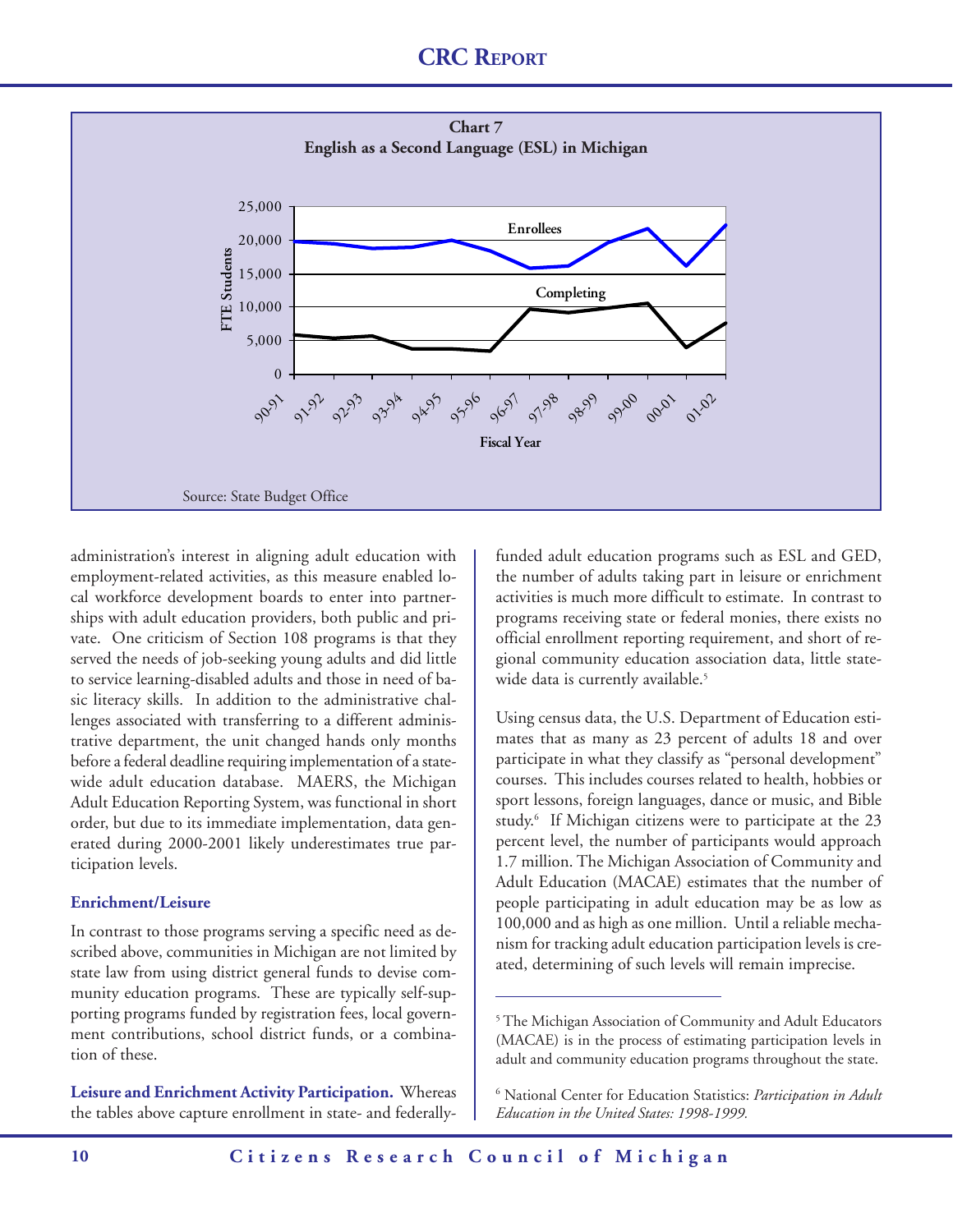#### **Youth Programs and Participation**

The vast majority of educational opportunities for children outside the traditional classroom take the form of beforeand after-school programs. According to a 1999 study by the National Center on Juvenile Justice, children are at the greatest risk of committing or falling victim to crime during the hours between 3 and 8 p.m.7 In addition, it is estimated that due to increased numbers of working women and single-parent households, between 4 and 15 million children in the U.S. have no adult supervision during the hours immediately following the school day. Although some states have designated a portion of their state education agency to before and after-school programming, there is no arm of Michigan's education department that deals exclusively with after-school programming. The state is required to have an administrator of the federally-funded 21<sup>st</sup> Century Learning Center program. Despite the fact that the majority of funded programs target upper-elementary and junior-high students, this position resides in the Early Childhood Education Division of the Education Department.

#### **Community Education for Children**

Community education opportunities for children serve a larger range of needs and exist for different reasons than most adult programs. In addition to leisure activities akin to those adults might elect, children may participate in sports clubs or after-school enrichment classes for which they pay a participation fee. In addition to enrichment activities, many schools, with the help of federal funding, local partnerships, or charitable contributions, maintain after-school programs.

The distinction made between adult programs addressing a specific educational need, such as attainment of a GED certificate, and those for pleasure or personal edification figure less prominently among community education programs for children. A major factor in this is that after-school programming tends to be almost entirely local, with the exception of one substantial federal program, the  $21<sup>st</sup>$  Century Community Learning Centers (21st Century) program. The goal of post- No Child Left Behind (NCLB) 21st Century Community Learning Centers is to offer a graduated funding mechanism for three years of programming. One requirement of 21<sup>st</sup> Century grant applications is a partner-

7 National Center on Juvenile Justice: *Juvenile Offenders and Victims: 1999 National Report.*

ship between a school district and a local organization, which can be a business, a non-profit or a religiously-affiliated entity. The end goal is that each program will work aggressively toward capacity-building and therefore secure a sustainable base for functioning once federal support has ceased.

Authorized in 1998 by the Workforce Investment Act, the  $21<sup>st</sup>$  Century program has provided more than \$51 million to after-school, before-school and summer programs in Michigan. The most recent round of grants to Michigan education agencies assists 13 different local school authorities, totaling \$11.16 million. Proposed budget cuts would allow currently awarded grants to continue through the original life of their grants, but as of 2004, no new programs would receive awards.

The Elementary and Secondary Education Act (ESEA), reauthorized in 2000 as NCLB, shifted the 21<sup>st</sup> Century program from a nationally competitive grant to a competitive grant administered directly by individual states. As a result, states have greater control over the specific programming to be supported by the grants, which allows states to prioritize based on the needs most prominent in their state. NCLB also altered the overarching goal of the programs to be funded by such grants, focusing more attention on participants' academic performance, parental involvement, behavioral problems, and dropout rates. In addition, stricter reporting guidelines accompanied the reauthorization of the program. Whereas the original grant program had been touted primarily as a means of protecting children from falling victim to or committing crime, the reauthorized version of the 21<sup>st</sup> Century program focuses more specifically on academic achievement and at narrowing the achievement gap between wealthy and disadvantaged students.

Concomitant with the shift of the  $21<sup>st</sup>$  Century program to the state-administered level, funding for the program jumped from \$265 million to \$1 billion. This increase may be only temporary, however. Despite numerous studies reporting gains in both achievement and behavior of students participating in after-school programs, the U.S. Department of Education appears unconvinced. A study released in 2003 by the Department, conducted by Mathematica Policy Research, Inc., examined a national sample of  $21<sup>st</sup>$  Century programs during 2000-2001, concluding that the programs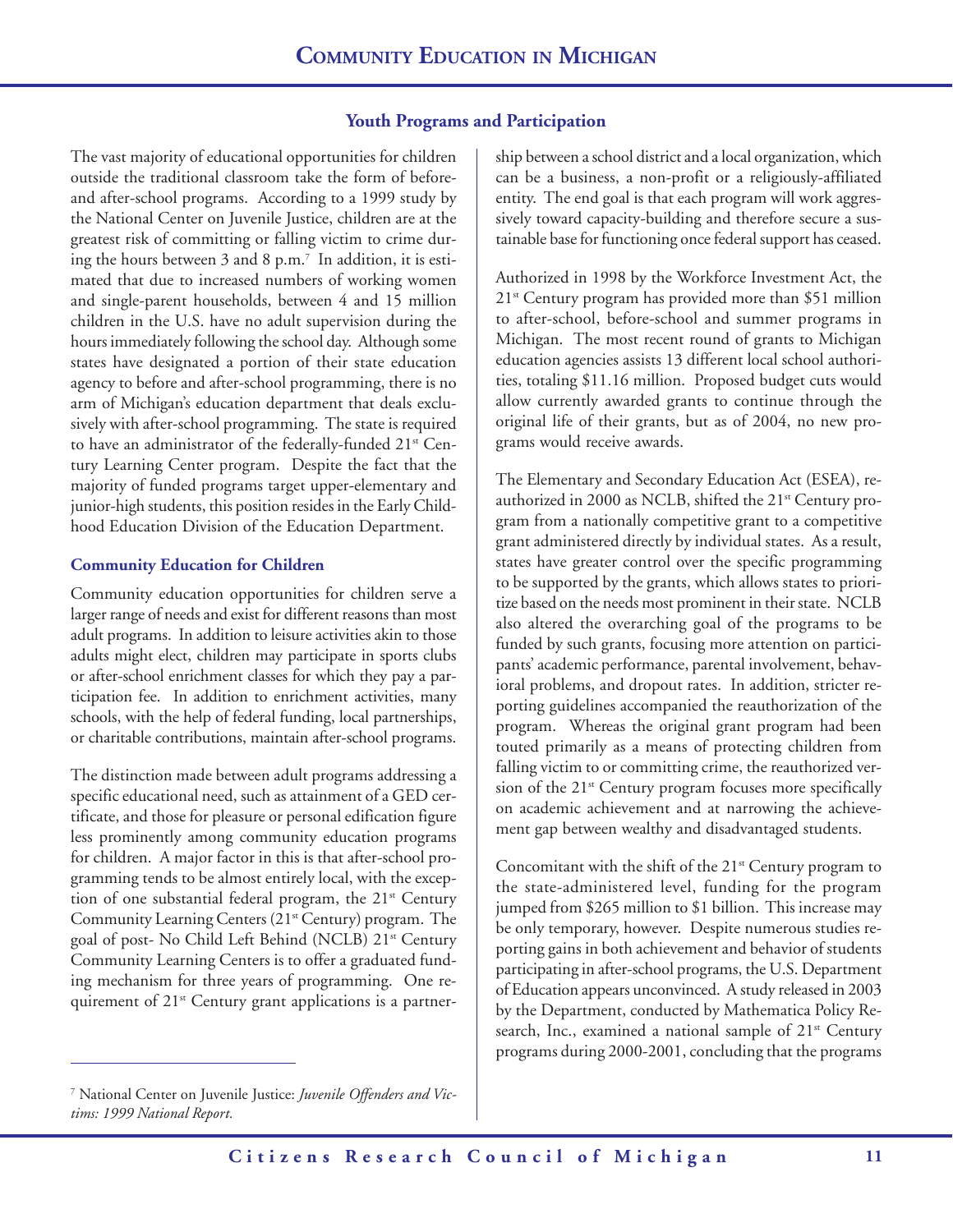had negligible impact on academic improvement and that the overall success of the program was ambiguous at best.<sup>8</sup> The study has been criticized for studying an unrepresentative sample of programs and for focusing only on one year of data. In addition, the data was collected during the first year of implementation of the new achievement-oriented NCLB requirements, and numerous centers were in a period of transition to meet achievement and grade improvement goals. The President cited the study as support for the FY 2004 federal budget proposal to eliminate funding to new 21<sup>st</sup> Century grants.

Programs in Michigan. Beyond 21<sup>st</sup> Century-funded after-school programs, little is known about where after-school programs exist in the state and how many people they serve. The state does not collect statewide or district-wide data on after school programs, making generalizations about state trends virtually impossible. Some cities, however, have initiatives geared toward coordinating after school opportunities. The City of Detroit, through funding from the Robert Wood Johnson Foundation, administers a program called "Mayor's Time," through which it is hoped that more will be learned about the status of existing programs in the Detroit area, the potential demand for additional programs, and how coordination among programs best can be achieved. Mayor's Time is in the process of collecting data regarding participation and availability of programs.

**Programs in Other States.** While numerous cities and metropolitan areas offer information about after school programming, most states lack a central repository for this information. There are a few exceptions to this, however. **Alabama** has taken a proactive approach both to assessing need and to connecting people with programs. The Program for Rural Services and Research at the University of Alabama, through grants from the Alabama Department of Economic and Community Affairs, developed a publicly-accessible internet database of the 600 after school programs in the state. The second phase of the project is to draw upon existing programs to develop a portfolio containing best practices and implementation guidelines for new programs. **Illinois**, through its 2000 After School Initiative legislation, requires the state to collect data about after school programming. Though this initiative is still conducting a needs assessment, data collection begun in 2001 has generated a great deal of information regarding programs in Illinois. Detailed statistics regarding the number of programs, the number of children served and whether or not staff development was offered are available to the public. **Maryland** offers a searchable database of all programs in Maryland regulated by three different state agencies, the state's Child Care Administration, Education, and Health and Mental Hygiene Departments, but there is no differentiation between which programs are licensed child care providers and which are after school programs.

Due to the local nature of most after school programs, the lack of a national repository for after school contact information is not surprising. However, the transition of the 21<sup>st</sup> Century program to a state-administered block grant makes it important to answer the question of the location and type of programs in existence in a given state. In deciding which districts are most in need of federally-funded after school opportunities, a statewide network would help avoid duplication of effort.

#### **Challenges for Programs aimed at Children**

The Afterschool Alliance, a non-profit advocacy group located in Washington, D.C. and Flint, focuses on after school opportunities for children. The Mott Foundation and the U.S. Department of Education jointly founded the group in 1999 following the announcement that after school programming would be a key component of the No Child Left Behind initiative. The goal of the partnership is to maximize the benefits of federal 21<sup>st</sup> Century Community Learning Center grants by combining federal monies for program costs with Mott Foundation support for the training of instructors and program coordinators, evaluation and public awareness activities.

The Alliance estimates that less than half of the children in need of after school programs in the United States have access to them. To the detriment of groups advocating for widespread implementation of after school programming, four challenges face those who wish to estimate both the number of children served and the demand for after school programs in a given area. First, a surprising lack of common nomenclature exists for after-school programs around the country. These may be referred to as after-school programs, extra learning opportunities, out-of-school time or extendedday programs (although this more often refers to daycare cen-

<sup>8</sup> U.S. Department of Education: *When Schools Stay Open Late: The National Evaluation of the 21st-Century Community Learning Centers Program (2003)*. Numerous organizations, including the Afterschool Alliance, have been vocal in pointing to the wealth of studies showing significant gains as a result of participation in after school programs.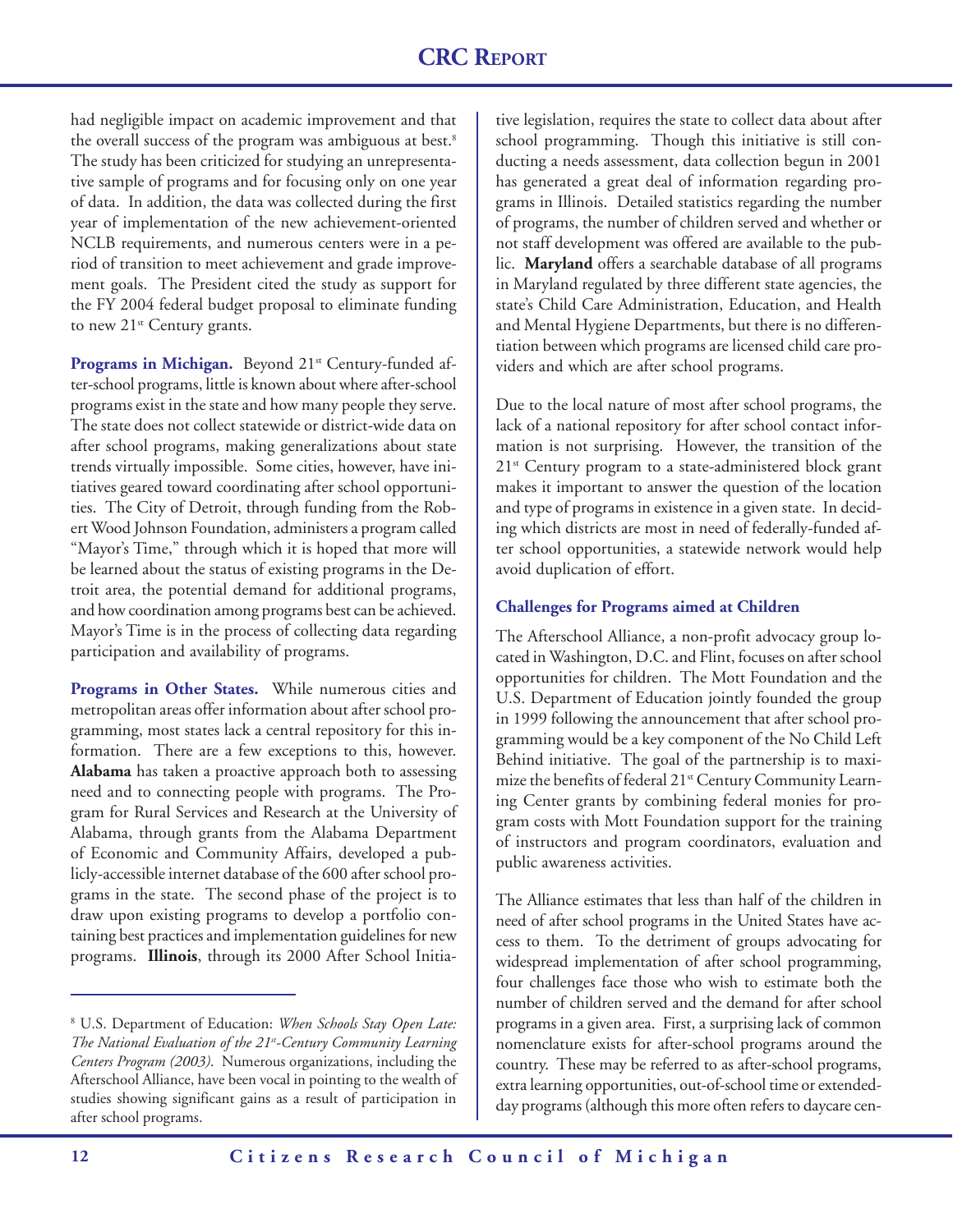ters in schools and not specifically to structured after-school programs). There is also little overlap in treatment of after school programs by researchers and advocacy organizations. The Harvard Family Research Project refers to out-of-school time, the National Governor's Association to extra learning opportunities, and the Education Commission of the States to extended-day programs. This lack of a common language among those who would fund initiatives, those who participate in them, and those who study them precludes a clear snapshot of participation in after school programs.

A second factor impeding after school program visibility is the relative lack of information exchange among existing programs. As a result, numerous programs in a given region may unknowingly compete for students. Increased coordination among after school program providers would decrease the likelihood that programs are unevenly distributed. The Afterschool Alliance and the U.S. Department of Education have both developed web sites to aid in program design and implementation of after school programs. These are extremely helpful to those who may be interested in starting a local program, but they do little to connect existing providers in a given area to one another or to connect potential providers with existing programs.

A third factor impeding accurate measures both of participation in and need for after school programming is that the nature of funding carries with it no incentive for reporting numbers to state education departments. With the exception of the  $21<sup>st</sup>$  Century program, local funding tends to be temporary and not subject to any type of state reporting requirements. The state Department of Education does not require that schools operating after school programs report participation levels or track the impact of after school programs.

Finally, competing goals may complicate the debate over after school programming. The Afterschool Alliance web page describes the three benefits of after school programming as keeping kids safe, helping working families, and improving academic achievement. When President Clinton announced the inception of Community Learning Centers in 1997, they were presented as safe places in which learning could take place. In a 1997 U.S. Department of Education publication, Keeping Schools Open as Community Learning Centers: Extending Learning in a Safe, Drug-Free Environment Before and After School, the following statement described community learning centers:

By offering a safe learning environment before- and afterschool and during the summer, schools can become Community Learning Centers that help children read, learn more, and avoid destructive or dangerous activities. The programs can be simple, focused on a single goal, and funded by reallocating existing resources. Or they can address an array of conditions, involve many community partners in a systems-building approach, and attract support from many sources. In both cases, after-school and summer learning opportunities in a safe, drug-free environment can make a profound difference in children's lives.<sup>9</sup>

The inclusion of after school centers into No Child Left Behind brought with it a shift in focus such that academic achievement alone served as the driving force behind the initiative. At present, 21<sup>st</sup> Century Community Learning Centers are described as follows:

The term community learning center means an entity that assists students in meeting State and local academic achievement standards in core academic subjects, such as reading and mathematics, by providing the students with opportunities for academic enrichment activities and a broad array of other activities during nonschool hours or periods when school is not in session (such as before and after school or during summer recess). These activities reinforce and complement the regular academic programs of the schools attended by the students served. In addition, literacy and related educational development services are offered to families of participating students.<sup>10</sup>

The current administration's stance on after school programs centers on academic success. In the absence of any revision of the 21st Century program's statement of purpose, there is little chance that reduction in juvenile crime and benefits of affordable child care will serve as compelling reasons to prevent cuts to federal after school funding. The four factors listed above impede communication and collaboration among advocates of after school programming, but they do not pose insurmountable barriers. Even in the absence of federal after school funding, numerous local opportunities may be pursued. In addition, local funding sources may carry with them fewer limitations on the goals and outcomes associated with after school programs, as may be the case with federal grants under the 21<sup>st</sup> Century program.

<sup>9</sup> U.S. Department of Education Archived Publication: *Keeping Schools Open as Community Learning Centers: Extending Learning in a Safe, Drug-Free Environment Before and After School*, July 1997. http://www.ed.gov/pubs/LearnCenters/benefits.html, accessed May 5, 2003.

<sup>&</sup>lt;sup>10</sup> U.S. Department of Education Website: 21<sup>st</sup> Century Community Learning Centers, http://www.ed.gov/21stcclc (accessed May 5, 2003).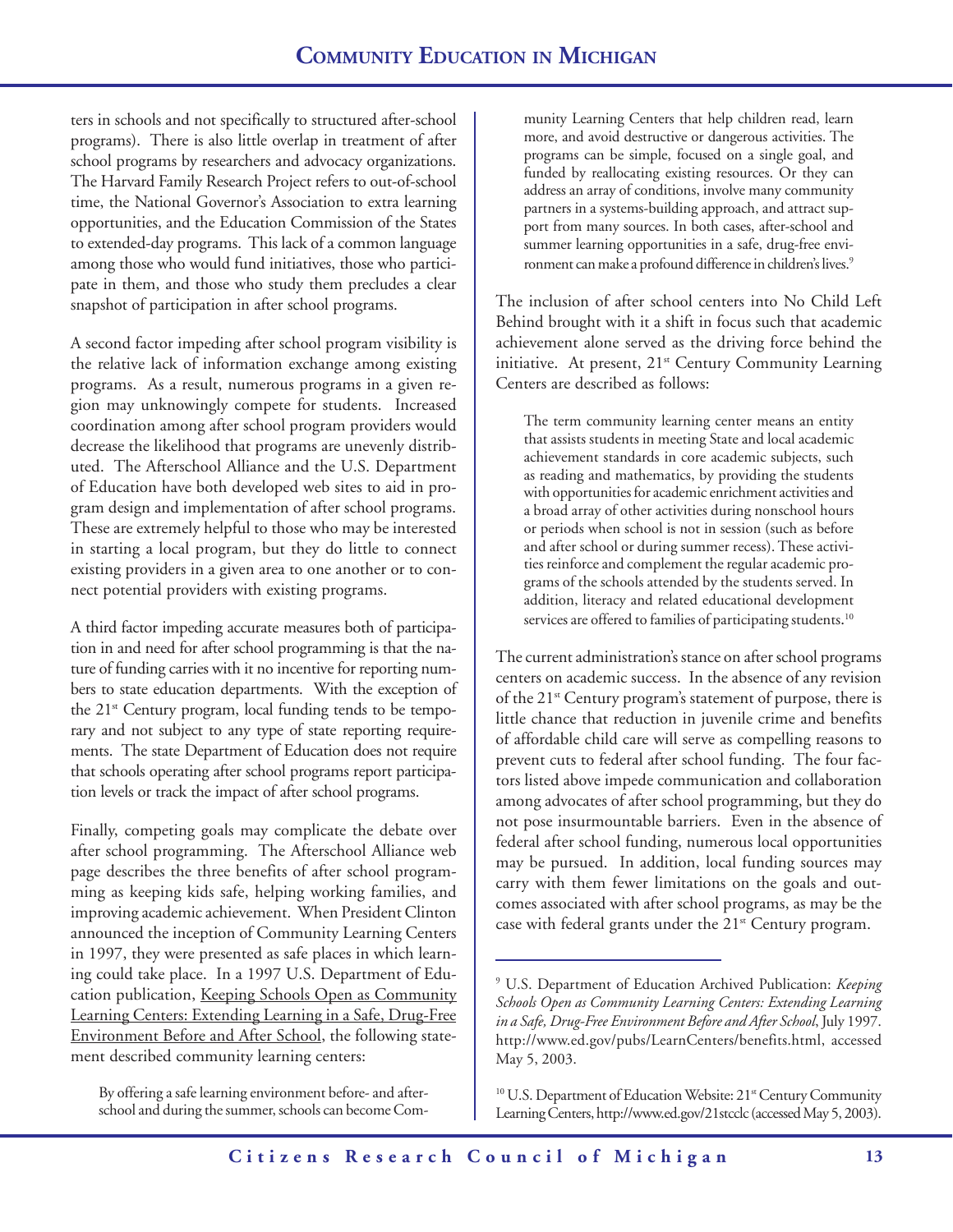#### **Implications for Reduction in Funding of Community Education Programs**

Recent budget shortfalls across the nation are impacting community education programs. A federal budget proposal threatens to cut all new funding for 21<sup>st</sup> Century programs, virtually eliminating after school programs in many states unless alternative sources of funding can be secured. Measures to combat budget shortfalls will likely lead to widespread reductions in adult education expenditures. Moreover, an economic downturn typically increases unemployment, resulting in larger numbers of qualified candidates for educational programs designed to improve prospects for employment.

Currently, federal funds are allocated based upon census figures for a state's proportion of adults over 16 who have not completed high school and are not currently enrolled in school. Federal funding for adult education programs is heavily tied to a state's own provision of resources. The nature of the current federal funding mechanism for adult education programs is such that a state will be held harmless for a 10 percent or smaller reduction in state expenditures. However, every dollar of reduction beyond 10 percent is accompanied by an equal reduction in federal support. In Michigan, the Governor's proposal to cut adult education in 2003-2004 by \$57.5 million would cause federal funds for adult education to disappear completely.

As a result, Section 107 programs, which rely primarily on student FTE counts for funding, would likely face significant declines in program provision. In order to remain viable, Section 107 programs may be forced to charge tuition for their programs. As mentioned above, instances of charging tuition in the 1960s did not result in the demise of the state's adult education program. The \$20 million funding for Section 108 programs would be eliminated completely under the governor's plan. Due to their direct connection with local workforce development boards and interaction with local adult education providers, Section 108 programs may be in a position to generate funding through private sources or through local partnerships.

#### **Accountability in Community Education**

Accountability for educational performance of K-12 schools lies at the center of the current No Child Left Behind legislation. For traditional schools, standardized tests are used to track the performance of students from year to year to determine whether they are improving relative to themselves and to their peers. Unlike K-12 educational institutions with a fairly stable student base from which achievement can be measured longitudinally, the pool of citizens from which adult education participants come is more diverse and reflects greater fluctuation in terms of age, skill level and previous education experience. A system of accountability for community and adult education mirroring that for traditional K-12 schools is precluded by such factors as overwhelming diversity of programs, multiple funding sources, and inconstant and unpredictable student populations.

Community education programs operating in the absence of state or federal funding may rely upon a system of accountability akin to customer service: If a program does not respond to local demand or if users are not pleased with the offerings, they will cease to pay a fee to participate. By contrast, after school programs funded by federal 21<sup>st</sup> Century grants are required to submit documentation recording participation levels, demoChartic information, standardized test scores and other indicators to the U.S. Department of Education each year. Failure to achieve goals can result in the delay or suspension of remaining grant installments. Further, the requirement that schools secure partnerships with community organizations or businesses as part of the grant application process marks an attempt to build capacity at the local level so that programs remain viable after the grant has expired. Once federal funding has ceased for an after-school program, if it is able to generate external financial support, accountability remains an option, rather than a requirement.

For traditional adult education programs, such as for GED or ESL, the tradition of both state and federal funding raises accountability issues. Due to a strong history of support for adult and community education in Michigan, state legislators have consistently funded such programs in this state. The enthusiasm fueling expenditures, however, has not always extended to the development and implementation of sound accountability measures.

In 1985, the Citizens Research Council of Michigan published a report about the financing of adult education in Michigan. Criticisms of the program as it existed in the 1980s included the "profit factor," the fact that adult pupils could be counted in a school's state aid membership,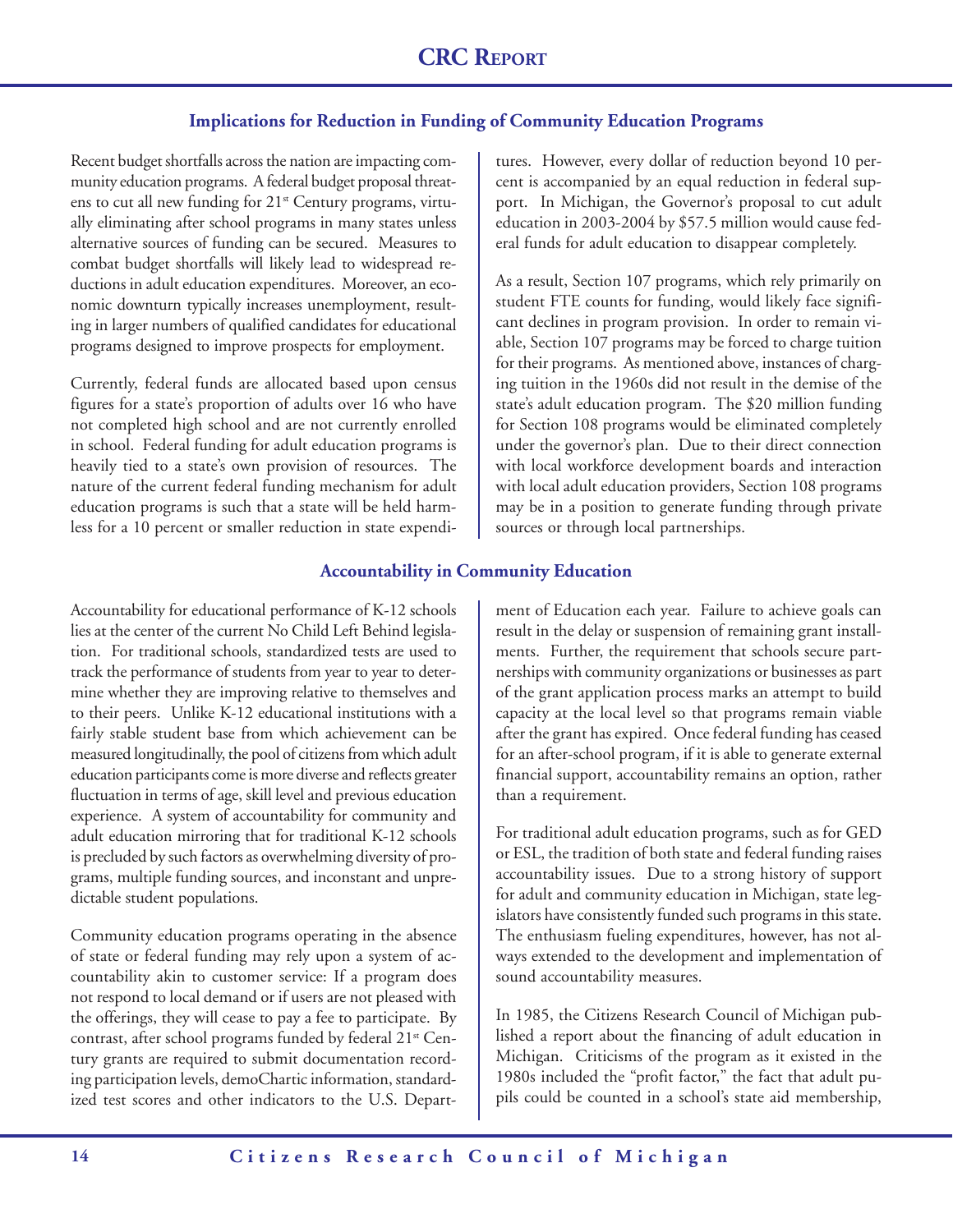even though adult programs were less expensive to operate than traditional K-12 programs. Adult pupils have since been removed from a school's membership count for state aid, and adult pupils receive less per-pupil funding since the passage of Proposal A in 1994. In addition, the report highlighted the fact that the state had no strict policy for targeting the type of services that should be offered, whom should receive them, or how they should be delivered.<sup>11</sup> Indeed, the inception of Section 108, the Partnership for Adult learning, and its different model of delivery through local Workforce Development Boards indicate that the state showed an interest in experimenting with different types of delivery and accountability for adult education programs.

Despite the fact that state funding for adult education declined steadily from \$285 million in 1994, appropriations for programs outlined in Section 107 have remained at or near \$80 million since 1997. As previously mentioned, 90 percent of Section 107 funds are distributed based on participant attendance and enrollment and 10 percent is distributed based on completion of adult education objectives, such as passing a GED test, achieving English proficiency, or improving by at least one grade level in reading or mathematics. In addition, there is currently no cap on the amount of funds to be expended on program administration at the local level.

The distribution of Section 107 funds according to pupil attendance rates raises some issues related to financial controls and pupil count auditing practices. State funds are typically disbursed during the early portion of the school year based on fall adult education FTE counts. Once adult pupil counts are audited by Intermediate School Districts, there are often refunds or payments necessary to reconcile reported and audited counts. Historically, the state has not been strict about ensuring that over- and underpayments were processed in a timely manner. The Auditor General's office, in a performance audit of the state adult education program in 1997 noted that 1) the Department had not established a continuous quality improvement process to monitor and improve the effectiveness of the program, and 2) that the state program's funding mechanism was based on participant enrollment and attendance rather than on

program outcomes.12 The Department responded that it agreed with these findings and that it would recommend changes in the Program's funding system.

In a financial audit of the Department of Education issued in 1998 covering fiscal years 1996-1997, the adult education program again came under fire. The auditors found that federal adult education funds had not been allocated based on actual participation levels, resulting in instances of both over- and underpayments to districts. In addition, where instances of overpayment had occurred, the Department was found to have been lax in recovering these funds. The Auditor General's office strongly recommended revised internal controls on overpayment recovery as well as stricter pupil count procedures.

After the adult education unit came under the auspices of the Department of Career Development in January 2000, a financial audit of that Department through October 2000 again found that the Department lacked proper internal controls over federal funds allocated to the ABE and ESL programs. In 2002, the Department of Career Development introduced measures to decrease student count errors so that instances of over- and underpayment could be reduced.

Aside from problems associated with basing payments on student counts, a further weakness of the state administered adult education program is that Section 107 gave little room for the establishment of new programs when funding stagnated near the \$80 million level. Programs that had not existed prior to 1995 were not authorized, unless an adult program in another location ceased to exist. There has been no substantive revision of criteria allowing new programs funded under Section 107 since 1996.

Section 108 programs, by working in conjunction with local workforce development boards, have more flexibility in terms of beginning a program if need is demonstrated in a given region. In addition, whereas Section 107 funds are distributed based on attendance, the \$20 million appropriated for Section 108 in FY 2002, 2003 and 2004 is allocated based upon the following criteria:

<sup>11</sup> Citizens Research Council of Michigan: *The Financing of Adult Education in Michigan,* May 1985.

<sup>&</sup>lt;sup>12</sup> State of Michigan, Office of the Auditor General, Executive Digest #3119196, Adult Education Program, April 1997.